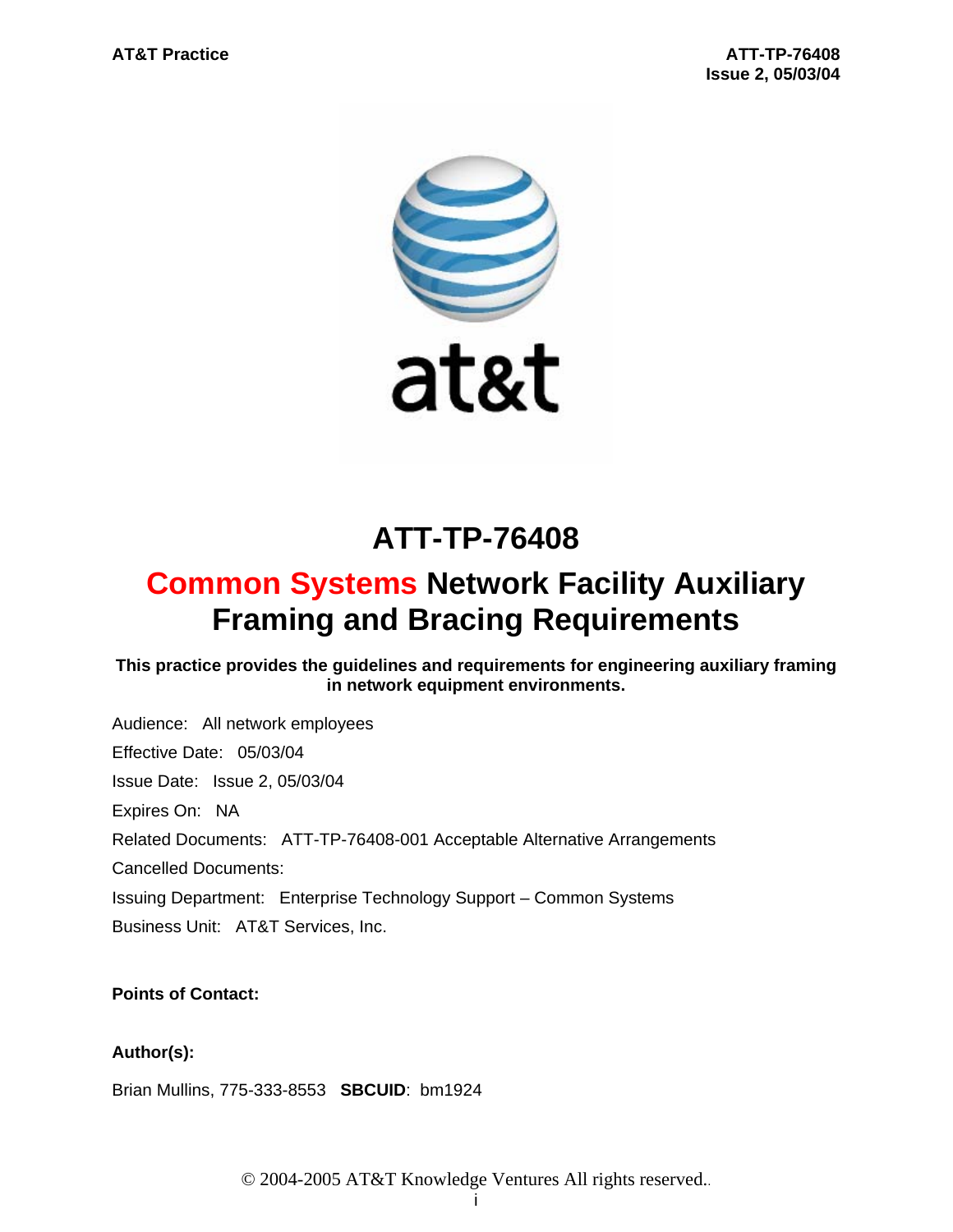# **Table of Contents**

| 1. |      |                            |  |  |  |  |
|----|------|----------------------------|--|--|--|--|
| 2. |      |                            |  |  |  |  |
|    | 2.1. |                            |  |  |  |  |
|    | 2.2. |                            |  |  |  |  |
| 3. |      |                            |  |  |  |  |
|    | 3.1. |                            |  |  |  |  |
|    |      | 3.1.2.<br>3.1.3.<br>3.1.4. |  |  |  |  |
|    | 3.2. |                            |  |  |  |  |
|    | 3.3. |                            |  |  |  |  |
|    | 3.4. |                            |  |  |  |  |
| 4. |      |                            |  |  |  |  |
|    | 4.1. |                            |  |  |  |  |
|    |      | 4.1.2.<br>4.1.3            |  |  |  |  |
|    | 4.2. |                            |  |  |  |  |
| 5. |      |                            |  |  |  |  |
|    | 5.1. |                            |  |  |  |  |
|    | 5.2. |                            |  |  |  |  |
|    | 5.3. |                            |  |  |  |  |
|    |      |                            |  |  |  |  |
|    | 5.4. |                            |  |  |  |  |
|    | 5.5. |                            |  |  |  |  |
| 6. |      |                            |  |  |  |  |
|    | 6.1. |                            |  |  |  |  |
|    | 6.2. |                            |  |  |  |  |
| 7. |      |                            |  |  |  |  |
| 8. |      |                            |  |  |  |  |
| 9. |      |                            |  |  |  |  |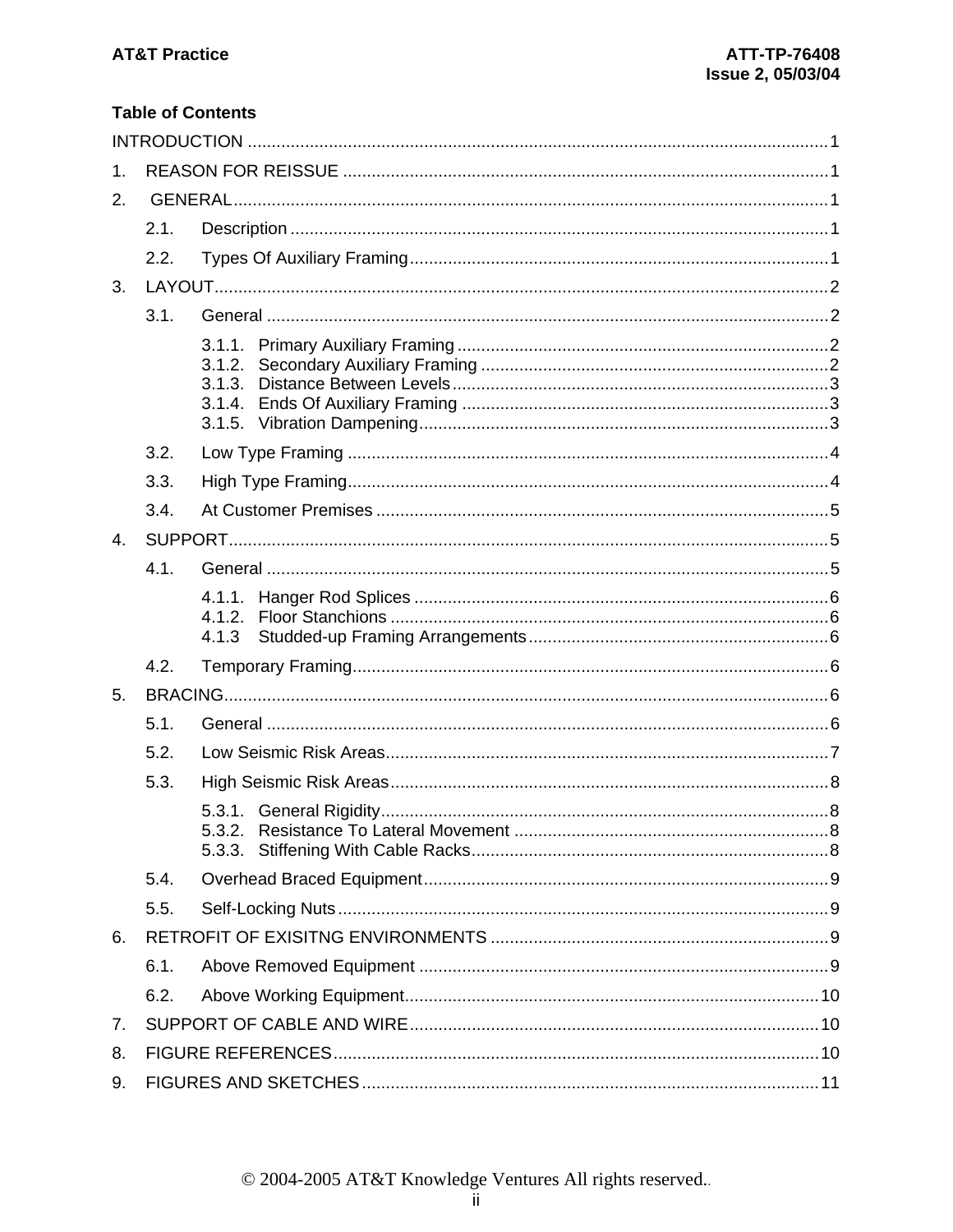# **INTRODUCTION**

This practice shall be used when providing auxiliary framing for new and for growth to existing network equipment environments, and when all or part of a network facility's equipment is removed and the auxiliary framing above the removed equipment will remain in place. Refer to ATT-TP-76408-001 for acceptable alternatives to the arrangements illustrated herein.

The following is a list of terms and their meanings as used in this practice:

| <b>Customer Premises</b> | An equipment area or building owned and managed by an AT&T<br>customer.                                                                                            |
|--------------------------|--------------------------------------------------------------------------------------------------------------------------------------------------------------------|
| <b>High Seismic Risk</b> | Seismic zone 3 & 4 geographic areas, and other high risk places<br>considered to be prone to events capable of exerting excessive forces<br>on a network facility. |
| <b>Network Facility</b>  | An area, room or building containing the telecommunications<br>equipment of an AT&T local exchange carrier.                                                        |
| <b>Low Seismic Risk</b>  | Seismic zone 0, 1 and 2 geographic areas.                                                                                                                          |

# **1. REASON FOR REISSUE**

| <b>Issue</b> | <b>Date</b> | <b>Description of Changes</b>                                                                                                                       | Author |
|--------------|-------------|-----------------------------------------------------------------------------------------------------------------------------------------------------|--------|
| 2            | 05/03/04    | Added last sentence of Introduction.                                                                                                                | bm1924 |
|              | 12/05/03    | Renumbered from ATT-812-000-030 issue 2, changed framing<br>height in 2nd para. of 3.2. to agree with TP76400 Figure 8-18,<br>moved Fig. 31 to 16C. | bm1924 |

# **2. GENERAL**

# *2.1. Description*

Auxiliary framing is light gray colored  $2 \times 9/16 \times 3/16$  inch bar size channels. The channels are paired with their flat side to the outside. Fig. 1 and Fig. 2 illustrate the major components of office auxiliary framing arrangements in low and high seismic risk equipment environments, and how they are generally represented on office records.

# *2.2. Types Of Auxiliary Framing*

**Low Type**: Low type auxiliary framing is the level or layer of framing installed closest to the floor in an equipment area. In equipment areas using an integral cable racking system such as those used with electronic and digital switching systems, the low type auxiliary framing is the first level of framing above the equipment's integral cable racking system.

**High Type**: High type auxiliary framing is the level(s) of framing installed above low type auxiliary framing. When used for the support of apparatus passing over a future equipment area, it may be the lowest level of framing in that area at a given time, but may eventually be above low type framing added when equipment frames are installed.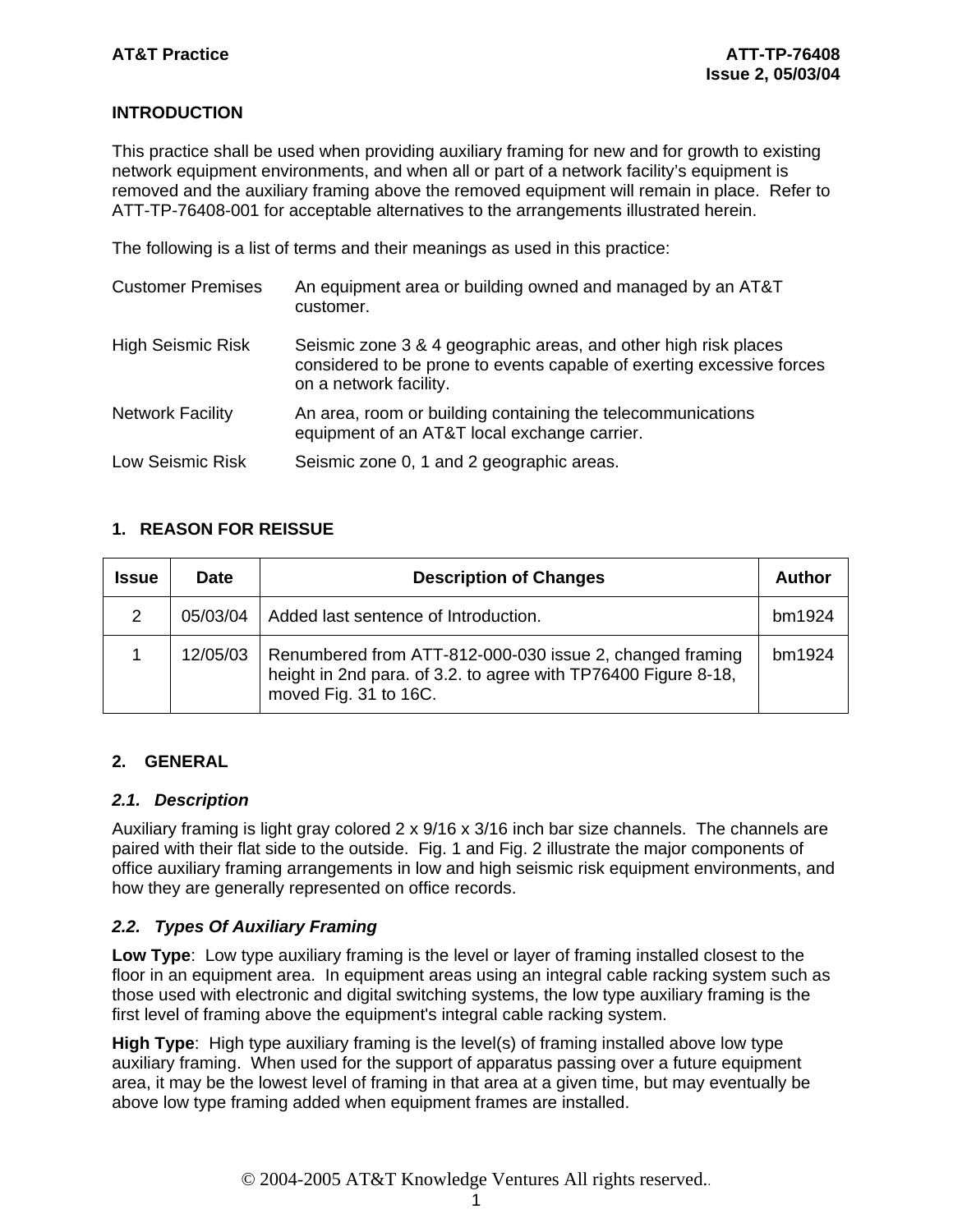**Primary**: Primary auxiliary framing is the rows of framing installed perpendicular to present or planned equipment frame lineups. This auxiliary framing serves as the primary means of support for office cable racks, equipment lighting and equipment frames within the equipment area.

**Secondary**: Secondary auxiliary framing (sometimes referred to as supplemental framing) is the rows of framing installed above and perpendicular to the primary framing for seismic stiffening and supplemental cable rack support purposes. Secondary framing is generally a permanent component of the office auxiliary framing (superstructure) arrangement.

**Temporary**: Temporary auxiliary framing is the row(s) of secondary auxiliary framing installed below primary framing and parallel to omitted frames in an equipment lineup. This type of framing is used in high seismic risk environments where equipment frameworks provide the primary means of support for low type framing. Temporary framing provides a means of support and stiffening for primary framing that is not attached directly to the top of an equipment frame. Temporary framing shall be removed as equipment frames are added and the framing's purpose is no longer needed.

# **3. LAYOUT**

# *3.1. General*

Auxiliary framing shall be located under rows of ceiling inserts where possible to facilitate the installation of support and bracing hardware. The horizontal spacing of auxiliary framing across an equipment area in the primary and secondary directions shall be on approximate 5-foot centers with a maximum spacing not to exceed 6-feet. This is to complement the safe loading and support requirements of office cable distribution systems.

Auxiliary framing should be provided in 20-foot x 20-foot building bay increments to minimize the use of framing splices, on site cutting operations, and the need for repeated engineering and installation of additional framing to accommodate incremental growth of new equipment. Lengths of auxiliary framing shall be spliced as shown in Fig. 3. Only one clip-type splice shall be used between any two adjacent auxiliary framing supports. Refer to Fig. 4, 5 and 6 when it is necessary to splice auxiliary framing of different heights together.

# *3.1.1. Primary Auxiliary Framing*

A minimum of one level (layer) of primary auxiliary framing shall be provided above network equipment areas to serve as a structural grid for the support of office cable racks, equipment frameworks, and other network related apparatus. The number of levels of primary auxiliary framing required above a particular equipment area is determined by the building ceiling height and the interconnection cabling requirements of the office and equipment being provided for.

# *3.1.2. Secondary Auxiliary Framing*

Secondary auxiliary framing shall be installed above primary auxiliary framing at support rod locations where possible. This practice provides the preferred support structure for equipment cross aisle cable racks and minimizes the framing's interference with AC distribution apparatus and cable pileup capacities of cable rack that may be installed below it. Where it is necessary that secondary framing be installed at the same level as primary framing or offset from a support rod location, the intersections of framing shall be made as shown in Fig. 7, 8, or 9.

**Low Seismic Risk Areas**: Except as covered in 3.1.5., secondary framing need only be installed in lengths and locations necessary for the proper support of office cable racks and other network related apparatus. To minimize on site cutting operations, continuous lengths of secondary framing should be used for supporting adjacent parallel runs of cable rack when possible.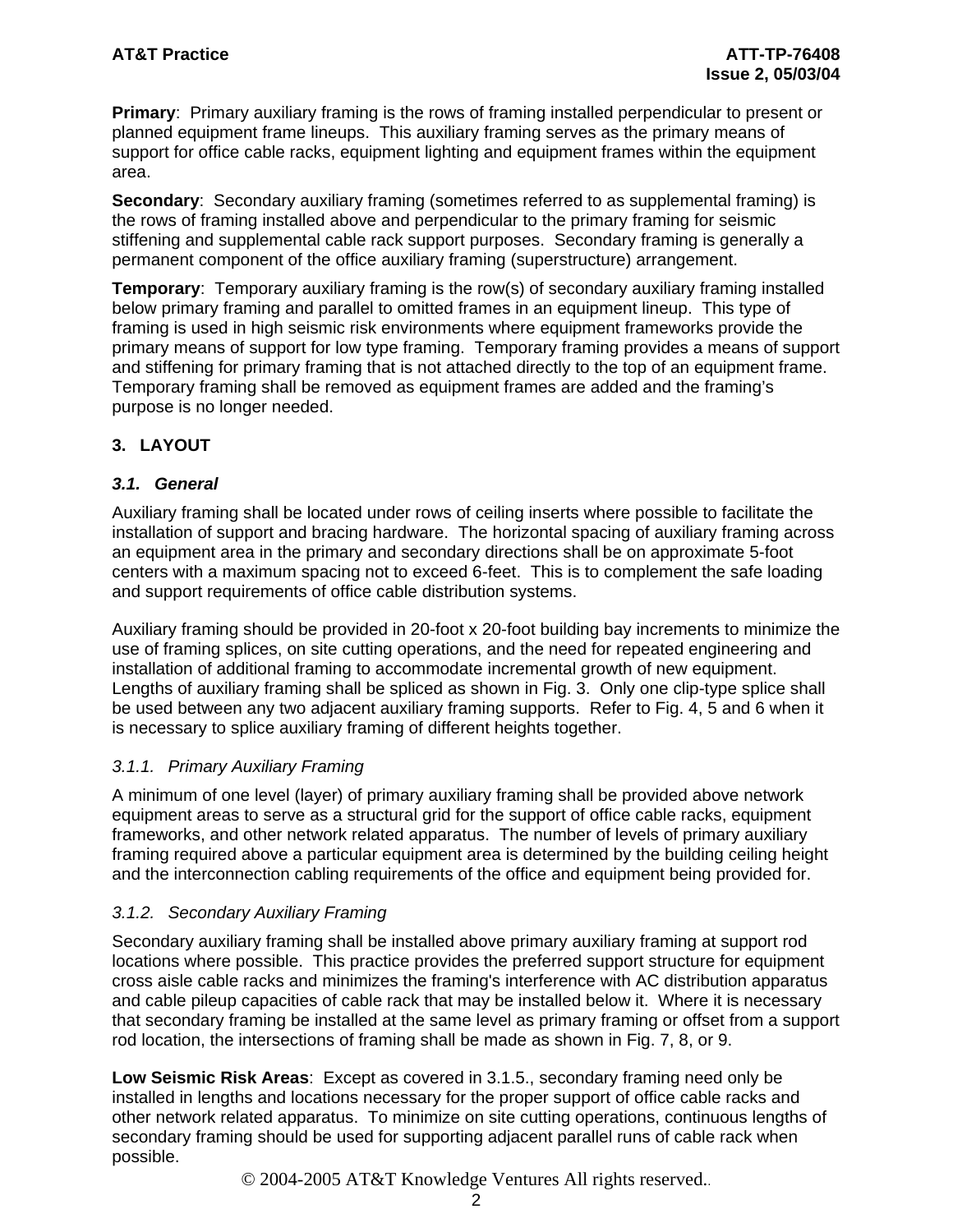**High Seismic Risk Areas**: Secondary auxiliary framing in conjunction with the special bracing practices covered in part 5 shall be used to stiffen each level of primary framing in high seismic risk areas. Accordingly, secondary framing should be located at the same support rods used for supporting primary framing to facilitate the installation of earthquake bracing. Secondary auxiliary framing may be omitted in high seismic risk areas at:

- A. Low type primary framing locations above equipment lineups provided the equipment frames in the lineup are rigidly bolted together and are integrally attached to the low type framing, and at
- B. Locations where it is more practical to use office ladder type cable racks for stiffening purposes (refer to 5.3.3.).

### *3.1.3. Distance Between Levels*

The minimum distance between any two levels of auxiliary framing in a given equipment environment is determined by the cable pileup capacity of cable rack(s) installed on any lower level framing and/or the need for ample working space for craft people. Upper level auxiliary framing should never restrict the normal cable pileup capacity of cable rack installed on or planned for lower level auxiliary framing.

The distance between levels of auxiliary framing and between the ceiling and the first level of auxiliary framing below the ceiling shall not exceed 5-feet (4'-10" brace distance) as indicated in Fig. 20A.

# *3.1.4. Ends Of Auxiliary Framing*

The ends of auxiliary framing shall extend a minimum of 3-inches beyond their last point of support. When it is required that the ends of auxiliary framing extend more than 3-inches beyond their last point of support, the required distance will be shown on the office auxiliary framing plan. A minimum of 5-inches shall be maintained between the ends of auxiliary framing and any building surface or apparatus such as HVAC ducting when possible except where framing extends to walls or columns for support or bracing purposes.

Fig. 10 neoprene rubber finishing caps shall be installed on the ends of all auxiliary framing that may present a safety hazard to routine equipment maintenance and work activities. Finishing caps are generally required on the ends of all auxiliary framing installed below the low type primary framing and at the ends of primary framing that are within 2'-6" of rolling ladders that are taller than the height of the auxiliary framing (new 7'-0" areas adjacent to 9'-0" and 11'-6" areas).

# *3.1.5. Vibration Dampening*

Vibration dampening is used in low seismic risk areas to enhance the auxiliary framing arrangement's resistance to incidental lateral movement and office vibrations that may over time cause a loosening of fastened assemblies. The major sources of incidental movement and office vibrations are low amplitude seismic events, strong winds against taller buildings, equipment installation, and exterior activities such as heavy traffic and construction/demolition work.

Secondary auxiliary framing shall be used to dampen induced office vibrations in non-high seismic risk areas when the vertical distance between low type primary framing and the ceiling or a higher level of auxiliary framing is more than 4 feet and:

A. The horizontal distance between the last point of support of the row of primary framing and a perpendicular run of cable rack or another run of secondary auxiliary framing is 10-feet or greater, or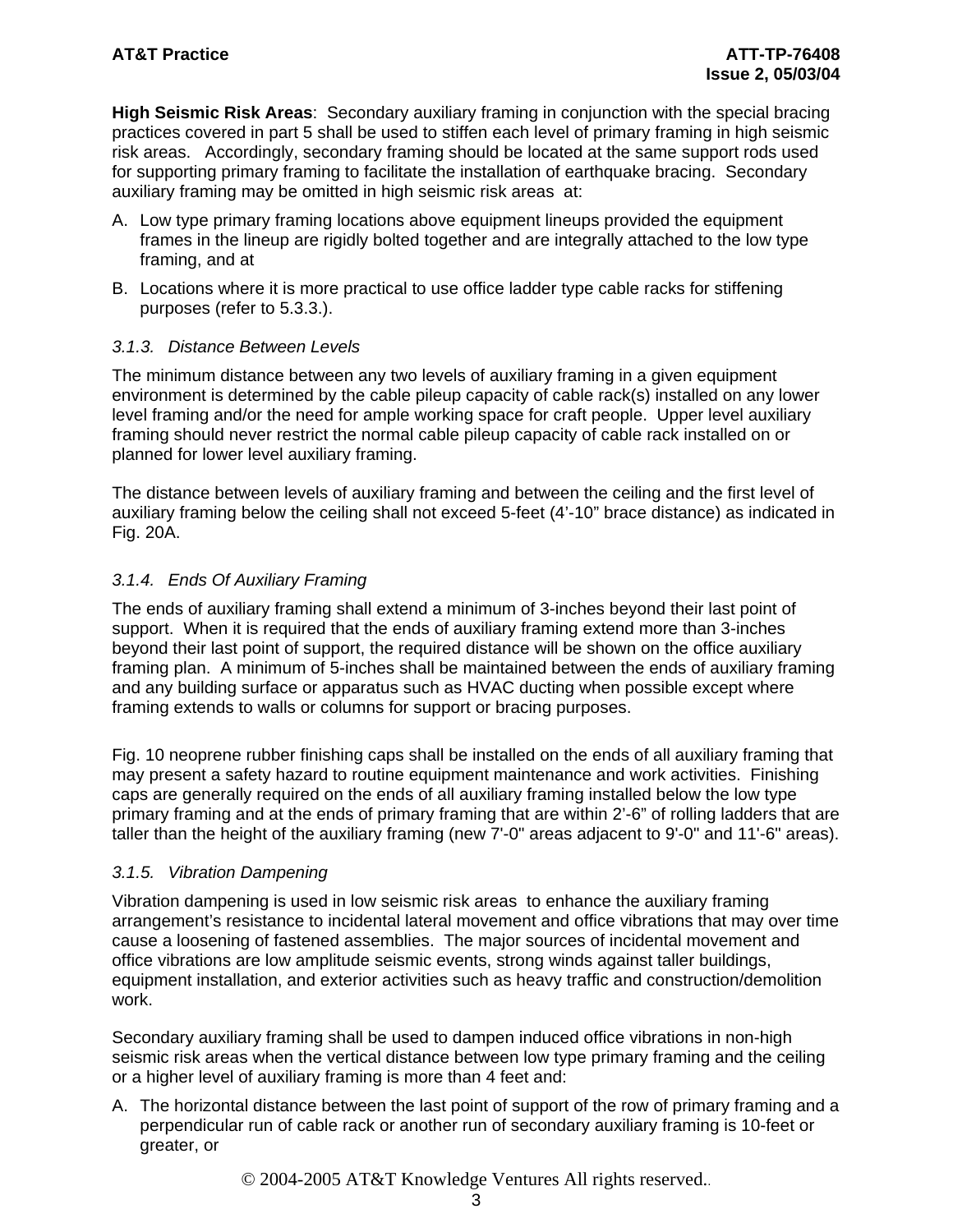B. The horizontal distance between parallel runs of office cable rack, secondary auxiliary framing, or a combination thereof is greater than 15-feet.

Secondary auxiliary framing added for office vibration dampening purposes shall be located at the last support locations for the condition described in item A. above, and approximately mid span between the parallel member conditions described in item B. above.

# *3.2. Low Type Framing*

Low type auxiliary framing shall be used as the primary means of support for equipment lighting, cable rack and other apparatus installed immediately above network equipment. Low type auxiliary framing shall also be used as the primary means of support for:

- A. Equipment frames taller than 7-feet,
- B. Equipment frames 7-feet or less in height that have not demonstrated compliance with seismic performance requirements and will be installed in high seismic risk areas , and for
- C. Floor supported (seismic) equipment frames when the structural integrity of a frame's floor anchoring system is compromised by the construction of building floors. Generally such compromises are encountered when frames are installed on weak concrete, directly over a cable hole, or with less than the required number of anchors.

Unless otherwise specified in the site conditioning information for a specific equipment system or equipment area, the bottom of low type auxiliary framing shall be installed at a height that is 4 inches above the equipment frames to facilitate movement of frames into and out of the equipment area, and to allow spill over of font aisle equipment lighting into the rear aisles.

The first run of primary low type auxiliary above the start of an equipment lineup should be approximately 8 inches in from the side of the frame at the main cross aisle of the equipment area. The 8 inch dimension complements the 6-foot maximum spacing requirement for auxiliary framing and it provides adequate horizontal space above the start of equipment lineups for electrical apparatus and power feeder support hardware. Locating primary framing over main cross aisles should be avoided where possible to facilitate installer access to the overhead superstructure arrangement.

**NOTE**: The 8-inch inset of auxiliary framing mentioned above complements the 6-foot maximum spacing of auxiliary framing as follows:

0 - 8" + 0 - 4" + 4' - 0" + 0 - 4" + 0 - 8" = 6' - 0" Inset End Guard Minimum Main Aisle End Guard Inset

# *3.3. High Type Framing*

High type auxiliary framing shall be used above network equipment environments as necessary to:

- Effectively lower a building's ceiling height for bracing purposes,
- To provide a means of support for multilevel cable rack arrangements, and
- As a means of offsetting low type framing support rods from ceiling inserts to avoid obstructions such as HVAC ducting, low level cable racks, or other apparatus.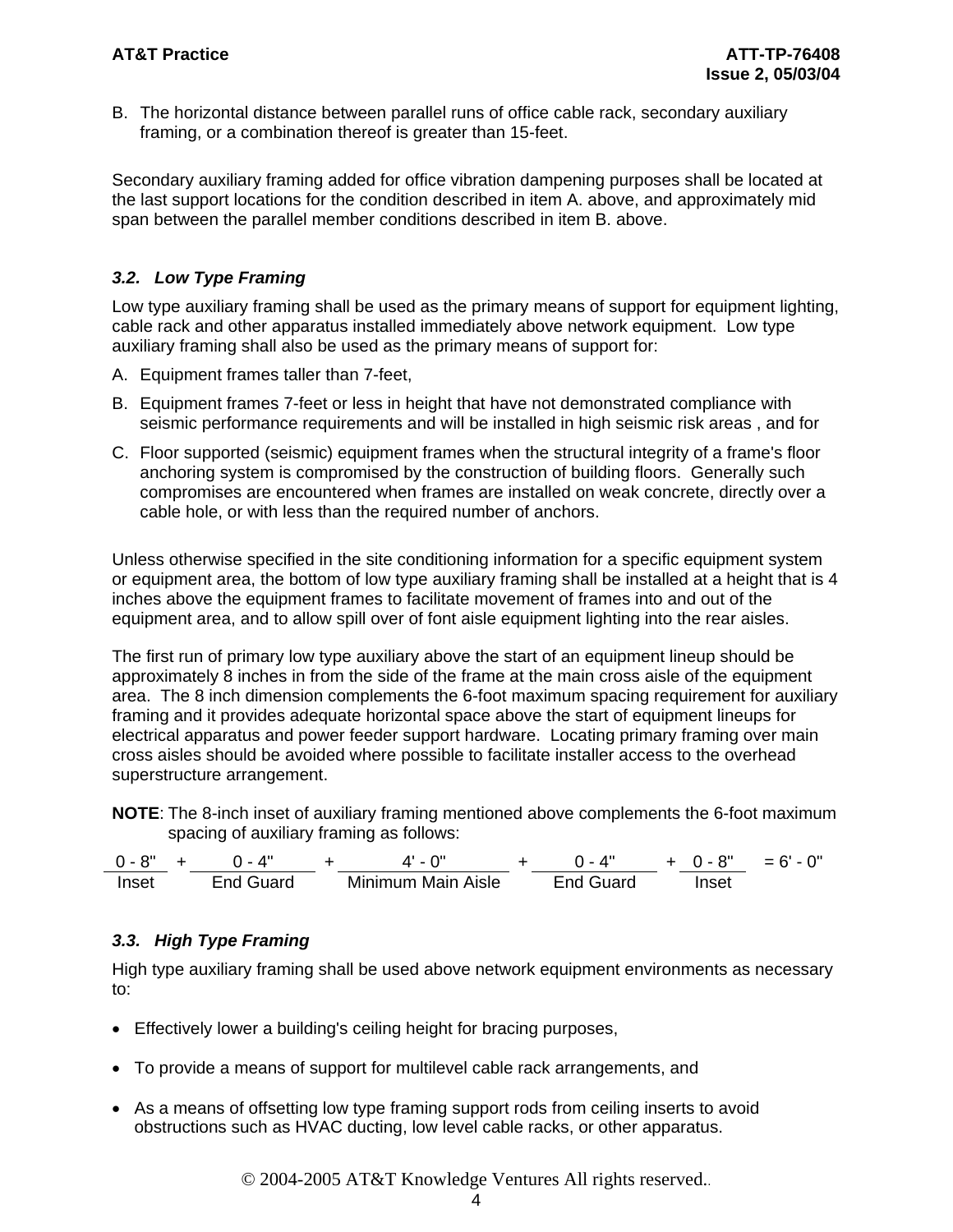# *3.4. At Customer Premises*

The engineering and installation of auxiliary framing at customer premises locations shall be in accordance with the customer's guidelines and requirements for those equipment environments managed by the customer. In the absence of customer documented guidelines, the subject of auxiliary framing shall be negotiated with the customer and documented using this section as reference when possible. The negotiated customer requirements, with regard to auxiliary framing ownership, seismic protection, support methods, and other matters that directly impact auxiliary framing engineering and installation shall be appropriately documented on the office records created for the equipment area.

# **4. SUPPORT**

# *4.1. General*

Generally, auxiliary framing shall be supported via 5/8-inch diameter threaded rods attached to building ceilings or a higher level of auxiliary framing as shown in Fig. 11 through 15. Equipment areas are usually provided with ceiling inserts, ceiling channel, or other devices for supporting office auxiliary framing and other network related apparatus as described below.

**Ceiling Inserts**: Individual 5/8-11 threaded apparatus embedded in ceiling slabs at specified intervals during the construction of a building. The ceiling insert pattern of an equipment area is usually recorded on the office floor plan drawing.

**Ceiling Channel**: Continuous lengths of U shaped channel such as the P-1000 channel manufactured by the Unistrut Corp. which is attached to or embedded in ceiling slabs in parallel row fashion during the construction of a building. The ceiling channel type and pattern of an equipment area is also usually recorded on the office floor plan drawing.

**Drop-In Anchors**: Drop-in anchors are concrete inserts placed into drilled holes in building ceiling which are used for hanger rods, braces and similar occasional ceiling attachments in areas not equipped with ceiling inserts or ceiling channels.

The bearing surface of nuts used with hanger rods shall not be in direct contact with building attachment surfaces. A minimum of one flat washer shall be installed between nuts and ceiling inserts and drop-in anchors located in building surfaces. A minimum of 2 flat washers or other apparatus having a minimum thickness of 3/16 of an inch shall be installed between nuts and the open side of U shaped channels.

Auxiliary framing shall be supported on approximately 5-foot centers with a maximum spacing between supports not to exceed 6-feet. Auxiliary framing supporting cable rack, ladder track, equipment frames, or other auxiliary framing shall have a minimum of two supports. A splice at the end of auxiliary framing is not considered a point of support.

An auxiliary framing support shall be located no more than 2-feet 6-inches from the end of the framing. Where the horizontal distance will exceed 2-feet 6-inches, the auxiliary framing shall be extended to the next support structure or hanger rod support.

**NOTE**: The exception to the above is auxiliary framing used for the support of mezzanine platforms, which shall be extended to the next support structure or hanger rod support, if the horizontal distance from the last point of support exceeds 1-foot.

Auxiliary framing attached to the underside of a cable rack and used for the support of equipment frames or other office apparatus is considered adequately supported if the cable rack is supported independently of the framing in question (see Fig. 1 and 2). However, office cable racks shall not be used as the supporting structure for the auxiliary framing arrangement(s) of an equipment area.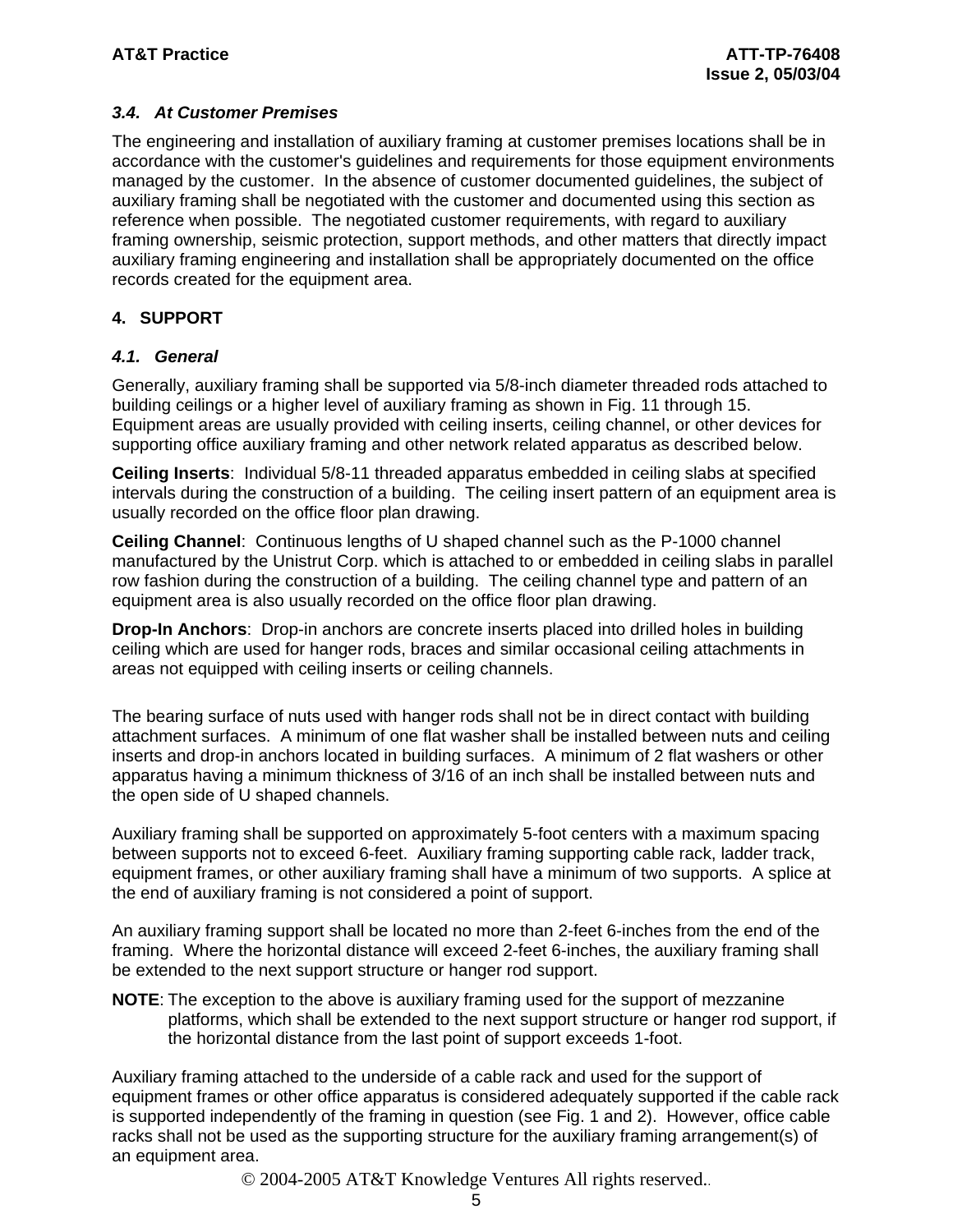# *4.1.1. Hanger Rod Splices*

Splicing of hanger rods used for the support of auxiliary framing shall be avoided whenever possible. When the splicing of hanger rods cannot be avoided, splices shall be made as shown in Fig. 14. Single piece threaded rods shall be used for auxiliary framing braces and for the support of mezzanine platforms.

## *4.1.2. Floor Stanchions*

In areas where the use of 5/8-inch support rods are not possible due to ceiling construction or overhead obstructions, pipe stanchions as shown in Fig. 16A (preferred), or equipment framework assemblies (when appropriate) may be used for supporting auxiliary framing. Where possible, pipe stanchions shall be located at future frame locations so their floor attachment holes will be covered when future frames are installed.

- A. Fig. 16A pipe stanchions offer little or no resistance to lateral loading forces. In high seismic risk areas , auxiliary framing supported by Fig. 16A pipe stanchions must be otherwise braced for resistance to lateral movement (see part 5).
- B. In low seismic risk areas , auxiliary framing may be supported by direct attachment to load bearing building surfaces as shown in Fig. 16B when necessary.
- C. Standard threaded pipe couplings and threaded nipples shall be used when it is necessary to accommodate more than a 1-inch difference in pipe stanchion and auxiliary framing heights.

# *4.1.3 Studded-up Framing Arrangements*

BSP 800-006-152MP should be used when it is necessary to erect superstructure environments in buildings and areas not having a ceiling suitable for supporting the vertical loads associated with standard auxiliary framing and cable rack arrangements. Fig. 16C may be used in low seismic risk areas when it is necessary to support upper level auxiliary framing and cable racking from lower level auxiliary framing via threaded rods.

As shown in Fig. 16C, the vertical loads of overhead ironwork and cabling shall be supported by 1-inch (minimum diameter) schedule 40 pipe sleeves and flat washers installed around the 5/8 inch threaded rods. Resistance to lateral movement of studded-up arrangements shall be achieved by attachment of auxiliary framing and/or cable racks to building walls and columns. Standard auxiliary framing support and spacing requirements apply to studded-up superstructure arrangements. Additional auxiliary framing supports shall be provided as required when it is necessary to brace superstructure to non-load bearing building surfaces. The additional auxiliary framing supports shall be located so that all vertical loads are carried by the building floor.

# *4.2. Temporary Framing*

Temporary framing located under a row of ceiling inserts should be used for support and stiffening of low type framing when one or more rows of primary framing are located above future frame locations and 1) the equipment lineup(s) serve as the means of supporting the primary framing as discussed in 3.06(a), and 2) the row(s) of primary auxiliary framing can not otherwise be supported by direct attachment to ceiling inserts or high type auxiliary framing.

# **5. BRACING**

# *5.1. General*

The potential for lateral movement of entire auxiliary framing arrangements installed above network equipment areas shall be minimized according to how a building is constructed and the seismic risk area a building is located in. Resistance to lateral movement shall be achieved by: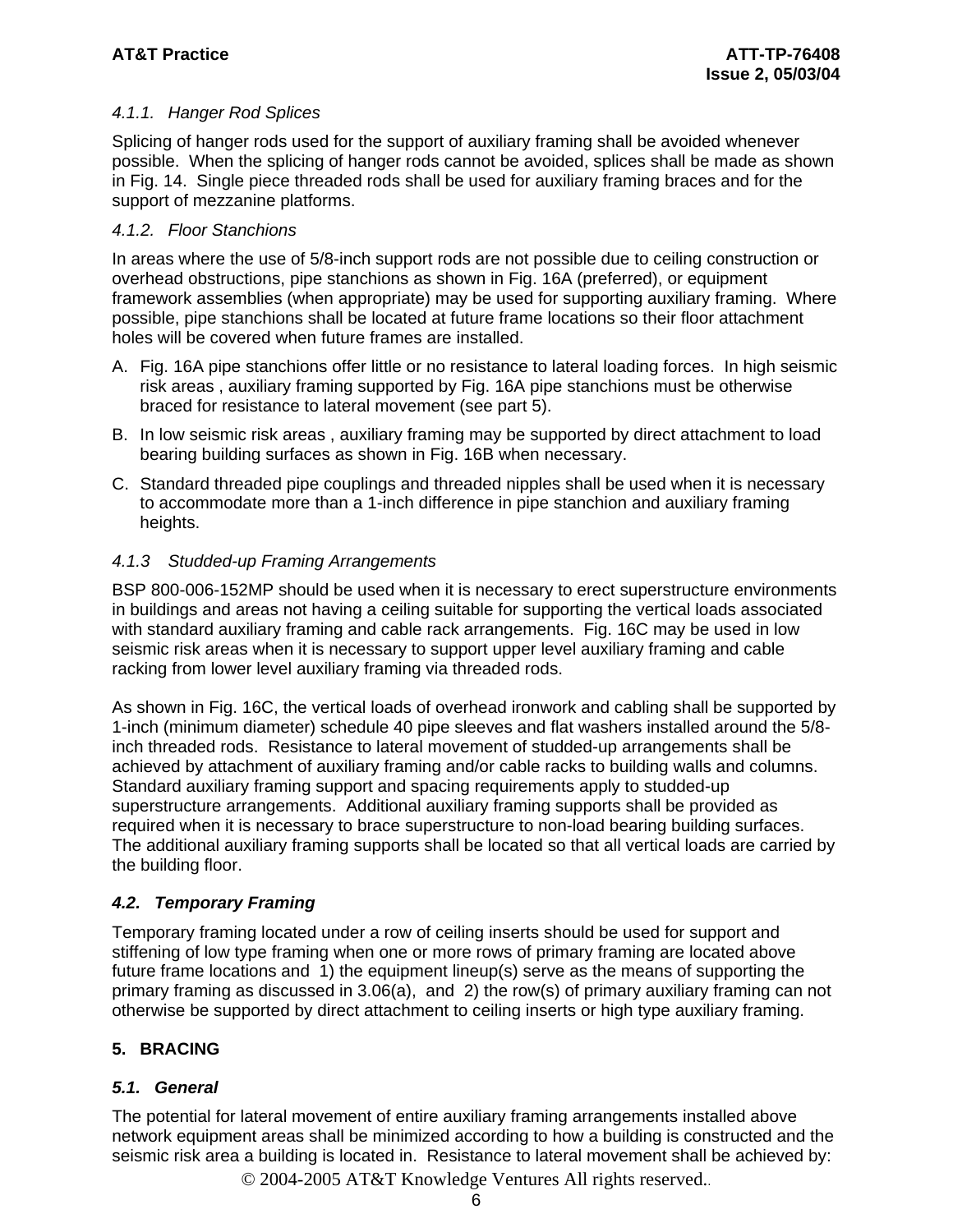- A. Threaded rod and/or angle braces attached to threaded inserts in building ceilings that are capable of providing significant resistance to lateral loading, or
- B. Attachment of auxiliary framing to load bearing walls and columns in buildings whose ceiling construction is not designed for resistance to significant lateral loading, or by
- C. Attachment of auxiliary framing to load bearing floor mounted stanchion systems capable of providing significant resistance to lateral loading.

Vertical distances from 6 to 18 inches between framing levels shall be braced via 5/8-inch diameter threaded rods as shown in Fig. 17, 18 and 19. Vertical distances greater than 1'-6" shall be braced via 2 x 2 x 3/16" angles as shown in Fig. 20A through 20G. The angle of slope of braces may be changed slightly to avoid obstructions, however, the angle of slope of an installed brace shall not be less than 30 degrees or more than 60 degrees.

Braces located at the ends of auxiliary framing runs should be attached to the ceiling as near building walls as possible. When it is necessary to use ceiling attachments other than those closest to building walls, the braces may be slanted in either or both directions as required.

Braces shall slope in opposite directions from a common ceiling or upper level point of attachment when possible. Braces should slope from a common point at the auxiliary framing level only when necessary.

Angle braces attached to continuous structural members such as auxiliary framing and parallel ceiling channel shall be fastened with a minimum of two 1/2-13 fasteners as shown in Fig. 20A 20D, 20E, 20F and 20G. Braces installed at a right angle to structural members shall be fastened with a single 5/8-11 fastening as shown in Fig. 20A and 20C. It is acceptable to brace from ceiling inserts and perpendicular ceiling channel using a 3-hole brace foot as long as the center 11/16 inch diameter hole and 5/8" fasteners are used for fastening the brace.

In buildings with ceilings not suitable for the attachment of braces, the auxiliary framing shall be continuous between building load bearing walls and secured at the ends as shown in Fig. 23. Wall anchors shall be located at wall studs for other than concrete/masonry wall constructions.

# *5.2. Low Seismic Risk Areas*

The general rigidity of auxiliary framing suspended from building ceilings in low seismic risk areas shall be achieved by boxing-in installed arrangements with 5/8" rod and/or angle braces. As illustrated in Fig. 1, all levels of primary auxiliary framing shall be braced approximately every 20 feet in both directions across equipment areas. Lineup cable racks should be used when possible and convenient to achieve auxiliary framing rigidity in the direction parallel to equipment lineups. This practice takes advantage of the mechanical interconnections provided by lineup cable racks being attached to consecutive rows of primary framing.

Secondary framing located under ceiling inserts or a higher level of auxiliary framing shall be used where it is not practical to use lineup cable racks for bracing purposes.

Auxiliary framing may be braced by attachment to building columns as shown in Fig. 24 where attachment of braces to ceilings inserts or other overhead structural members is physically obstructed. The use of column bracing is not desired because of the differential movement of buildings and installed equipment to auxiliary framing attachments.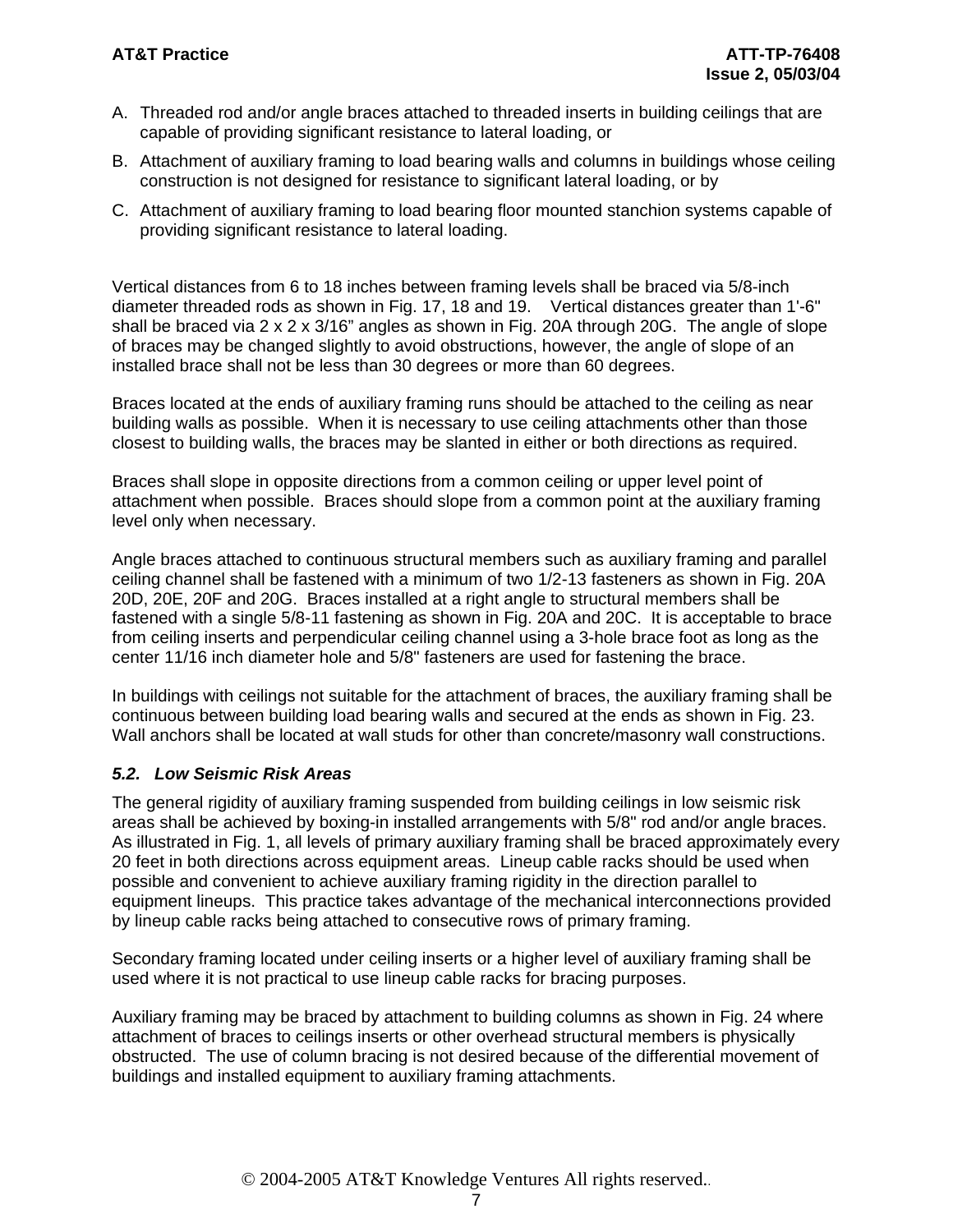# *5.3. High Seismic Risk Areas*

#### *5.3.1. General Rigidity*

Supplemental auxiliary framing clips and through-bolts are used in high seismic risk areas to increase the rigidity (stiffness) of auxiliary framing comprising the structural grid(s) above equipment areas. This supplemental rigidity serves to minimize the lateral deflection characteristics of paired channels and the dislodging of support rods in close proximity to the ends of framing during severe motion events. To accomplish this, Fig. 25 stiffening clips shall be installed throughout auxiliary framing arrangements no more than 2-foot apart between support rod locations, and at the ends of framing runs extending 3-inches or more beyond their last point of support. Stiffening clips may be omitted where there is an earthquake brace, cable rack, or other bolted fastening ≥1/2 inch in diameter located where the Fig. 25 stiffening clips would normally be installed.

Where the distance from the last point of support to the end of a row of auxiliary framing is for some reason less than 3-inches, a 3/8 inch or larger bolt shall be installed through the auxiliary framing as shown in SK-25A of Fig. 25.

Except for the A & B conditions listed below, Fig. 25 stiffening clips and through-bolts are not required at the ends of short lengths of framing channels used randomly to meet the supporting requirements of cable rack ends and turns or other apparatus. Stiffening clips or through-bolts are required when short lengths of auxiliary are used:

- A. Under suspended cable rack except where a 3-hole brace foot is attached to the short channels.
- B. With rod or angle braces for the top support of equipment frames. For these office conditions Fig. 25 clips or through-bolts are required at both ends of the short channels, and if used, both ends of short channels used overhead for the attachment of the upper end of the earthquake brace.

# *5.3.2. Resistance To Lateral Movement*

A substantially greater density of braces is used in high seismic risk areas to enhance the resistance to lateral movement of auxiliary framing arrangements and the mass of cable and apparatus it supports. As illustrated in Fig. 2, each run and each level of auxiliary framing shall be braced at each end as near the ends as practicable and intermediately at intervals of approximately 20 feet. The slant of installed braces shall be in the opposite direction of the next brace installed on the same run of framing.

- A. Where high type auxiliary framing is not located directly under a row of ceiling inserts or parallel ceiling channel, a section of 3"-5 lb. channel should be used for fastening the upper end of braces as shown in Fig. 20B, 20D, 20F, and Fig. 20G. Where it is necessary to brace a lower level of framing from an upper level of framing, and the lower level is not directly under the upper level, secondary framing equipped with Fig. 25 stiffening clips may be used for fastening the upper end of braces as shown in Fig. 20C.
- B. 5/8-11 drop-in anchors shall be used where it is necessary to fasten a brace directly to the ceiling at a location other than a ceiling insert or embedded channel. Drop-in anchors shall not be located closer than 5 inches to an existing ceiling insert or embedded fastener.

# *5.3.3. Stiffening With Cable Racks*

Ladder type cable racks may be used to stiffen perpendicular runs of auxiliary framing provided the cable racks are suitably supported and braced as covered in the network facility cable rack requirements practice. Using ladder type cable racks to stiffen runs of auxiliary framing is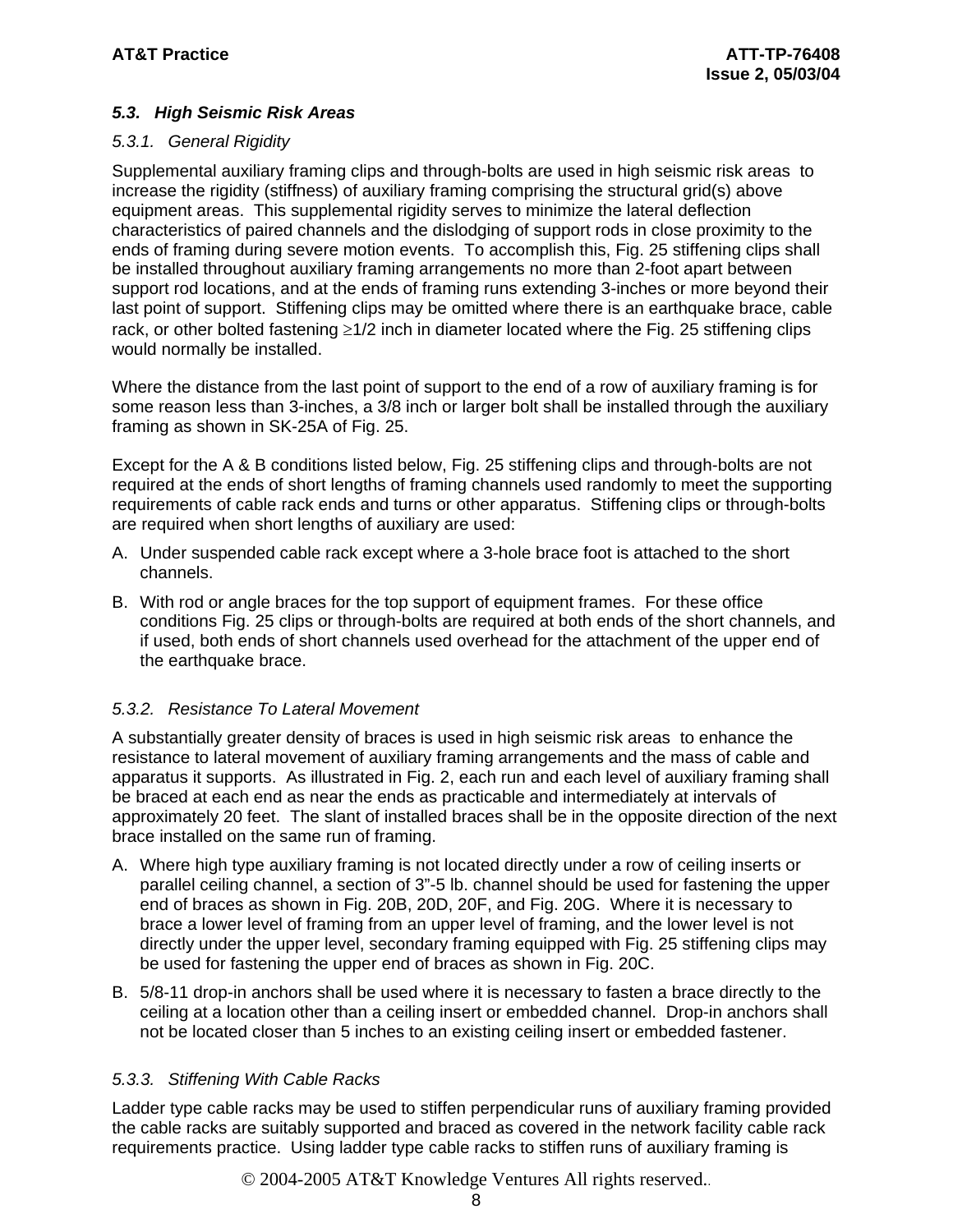generally desirable at the low type auxiliary framing level where the omission of secondary auxiliary framing will enhance cable routing to equipment frames and an installer's access to office cable racks.

**NOTE**: The use of bar type cable racks as a means of stiffening auxiliary framing is not permitted in high seismic risk areas .

# *5.4. Overhead Braced Equipment*

In general, equipment framework shall be installed in a freestanding configuration without supplemental bracing to overhead superstructure. Freestanding equipment framework is primarily secured by appropriate floor anchoring methods. For some equipment system designs it may be necessary to brace equipment framework assemblies to the office overhead superstructure to meet seismic performance or general stability requirements imposed by the supplier. For such equipment frame bracing applications the auxiliary framing shall be additionally braced to accommodate the additional loading forces as follows:

- A. All levels of primary framing above the equipment system shall be braced to form a Warren Truss or saw tooth configuration as shown in Fig. 26. Where obstructions make it impossible to install a brace between adjacent support rods, two braces forming an "X" MUST be installed between a pair of support rods on either side of the obstruction as shown in Fig. 26 and 27.
- **NOTE**: The secondary auxiliary framing provided for the attachment of the upper end of frame braces does not require special bracing, but it does require Fig. 25 stiffening clips.

# *5.5. Self-Locking Nuts*

Generally, lock washers or other "anti-rotation" methods used with the nuts of bolted assemblies are not required in the construction of equipment overhead environments. Self-Locking nuts or liquid anti-vibration compounds shall be used with bolted superstructure arrangements when there is a concern for fastener loosening over time due to continuous vibrations within a building.

# **6. RETROFIT OF EXISTING ENVIRONMENTS**

#### *6.1. Above Removed Equipment*

When equipment is removed from an equipment area and all or part of the overhead auxiliary framing and cable rack arrangement(s) will remain in place, the auxiliary framing shall be retrofitted with supports and bracing in accordance with the requirements of this section except as indicated below.

- A. The 5 foot vertical spacing requirement for auxiliary framing installed in high seismic risk areas shall be changed to agree with this section *only* if a Warren Truss and a par. 5.15 frame bracing application is required for new equipment added in the same area.
- B. Clip type auxiliary framing splices need not be replaced with Fig. 3 splices, however, they shall not be applied at other locations.
- C. Non-conforming auxiliary framing brace assemblies need not be changed to agree with this section, however, they shall not be reapplied.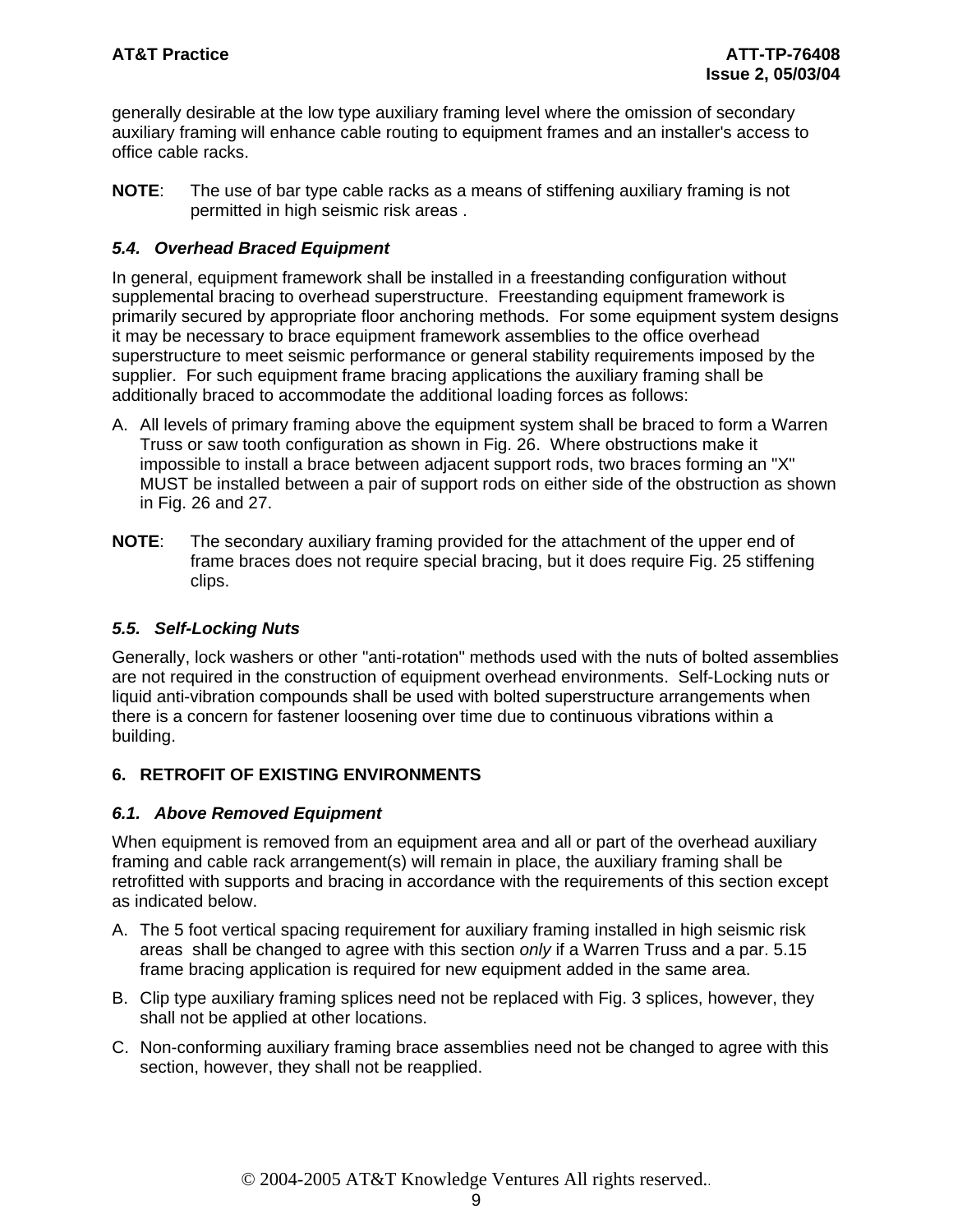# *6.2. Above Working Equipment*

Generally, new levels of auxiliary framing shall be added to existing auxiliary framing arrangements by removing existing support rods and adding new support and bracing hardware as required. This is usually accomplished by the use of temporary framing support apparatus.

When the addition of auxiliary framing and/or bracing is required above working equipment, the auxiliary framing support rods shall be left in place where possible. New braces having slotted top members shall be used to brace a new level of framing from an existing level of framing above working equipment as shown in Fig. 21 and Fig. 22.

**NOTE**: Slotted braces shall not be used for cable rack or auxiliary framing bracing in general. The use of slotted braces is permitted only above working equipment and when existing support rods cannot be safely removed or replaced.

Some auxiliary framing brace arrangements may have braces that were manufactured prior to 1978 which have a 1-1/2 inch leg at the ceiling line of the brace. Fig. 22B spacers must be used between new and pre 1978 braces that will be placed at right angle to each other.

### **7. SUPPORT OF CABLE AND WIRE**

The cable support brackets shown in Fig. 28 and 29 should be used for supporting runs of copper conductor cable and wire to auxiliary framing when a need for physical separation from other office cabling is required and the addition of cable rack is not appropriate. Unless otherwise directed by the supporting requirements for a specific cable type, miscellaneous cable support brackets shall be located on approximate 12-inch centers along their supporting structures. The 12 inch distance between supports shall be reduced if necessary to prevent cables from sagging more than a distance equal to the diameter of the cable or bundle of cable installed on the brackets.

Fig. 30 illustrates how Fig. 28 cable brackets can be used with similar brackets attached to office cable racks to provide a relatively flat and continuous cable path throughout an equipment area.

#### **8. FIGURE REFERENCES**

The figures contained in this section and their related discussion text are listed below for quick reference.

| <b>Figure</b>                                          | Paragraph                                                       | <b>Figure</b>                              | Paragraph                                |
|--------------------------------------------------------|-----------------------------------------------------------------|--------------------------------------------|------------------------------------------|
| 1<br>2<br>3<br>4, 5, 6<br>7, 8, 9                      | 2.1, 4.1, 5.2<br>2.1, 4.1, 5.3.2<br>3.1, 6.1(B)<br>3.1<br>3.1.2 | 20A<br>$20A - G$<br>21A, B<br>22A, B<br>23 | 3.1.3<br>5.1, 5.3.2<br>6.2<br>6.2<br>5.1 |
| 10<br>11, 12, 13<br>14<br>15<br>$16A - C$<br>$17 - 19$ | 3.1.4<br>4.1<br>4.1.1<br>4.1<br>4.1.2<br>5.1                    | 24<br>25<br>26, 27<br>$28 - 30$            | 5.2<br>5.5.3.1, 5.3.2, 5.4<br>5.4<br>7.1 |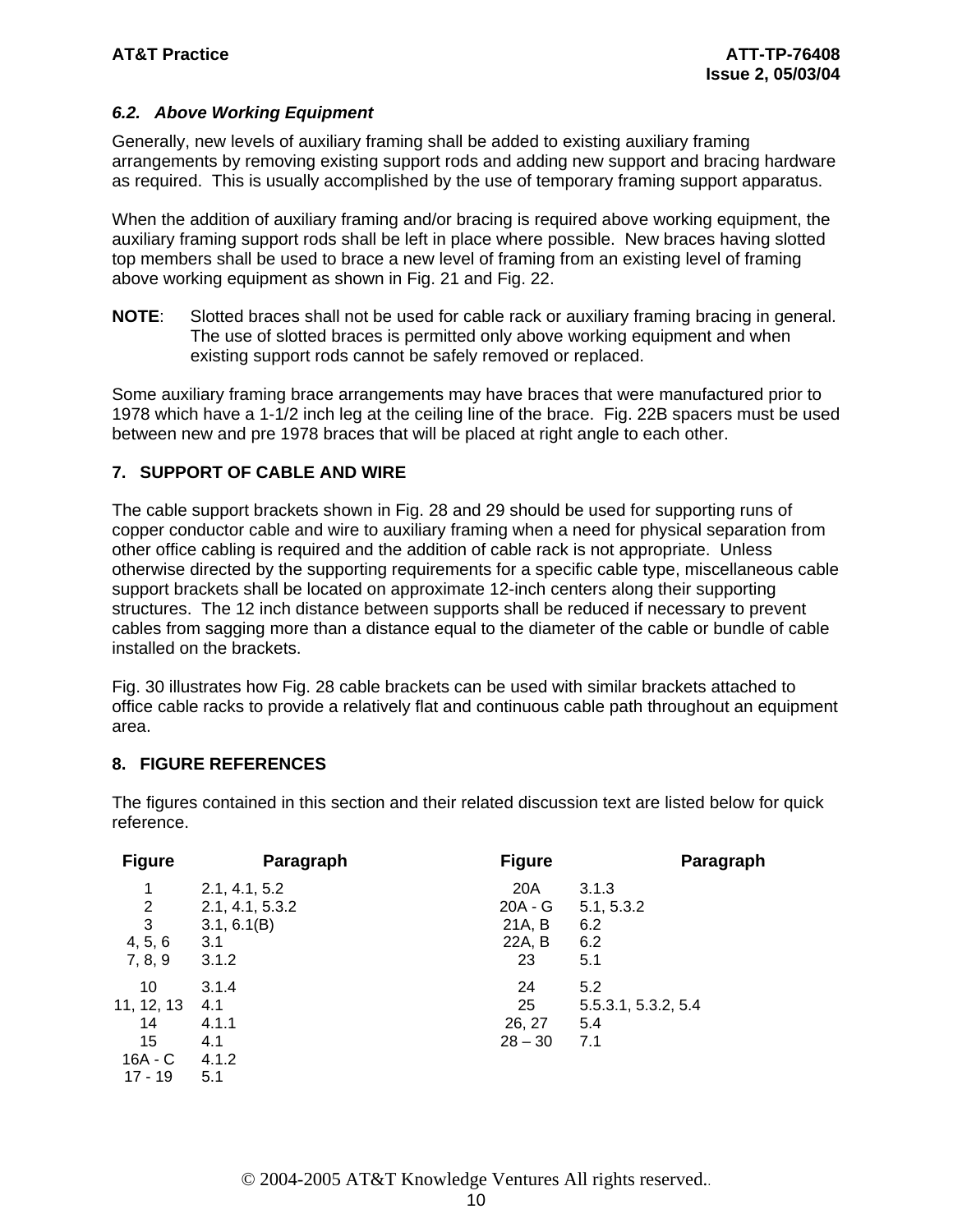## **9. FIGURES AND SKETCHES**



**Figure 1. Typical Auxiliary Framing Arrangement Low Seismic Risk Areas**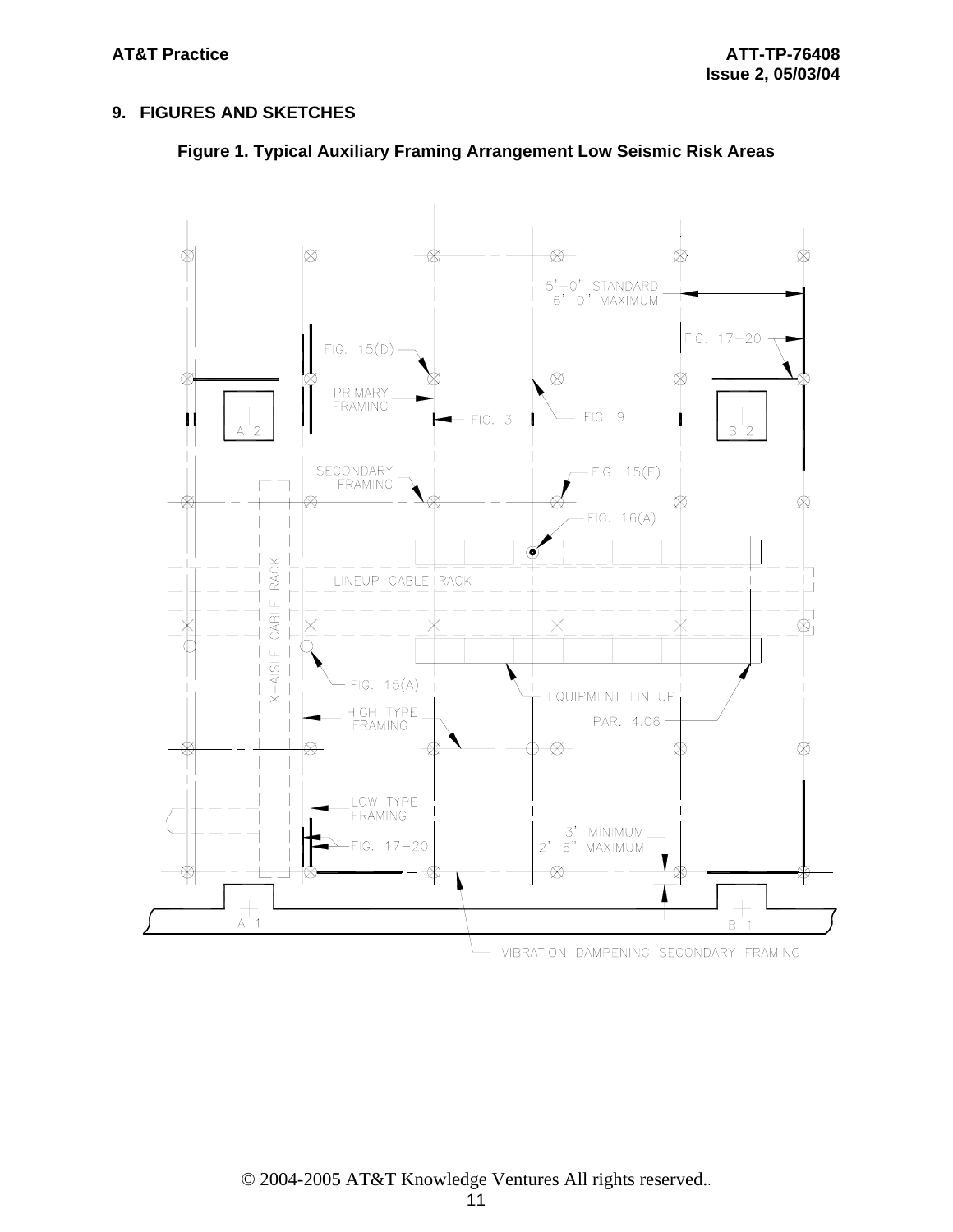

**Figure 2. Typical Auxiliary Framing Arrangement High Seismic Risk Areas**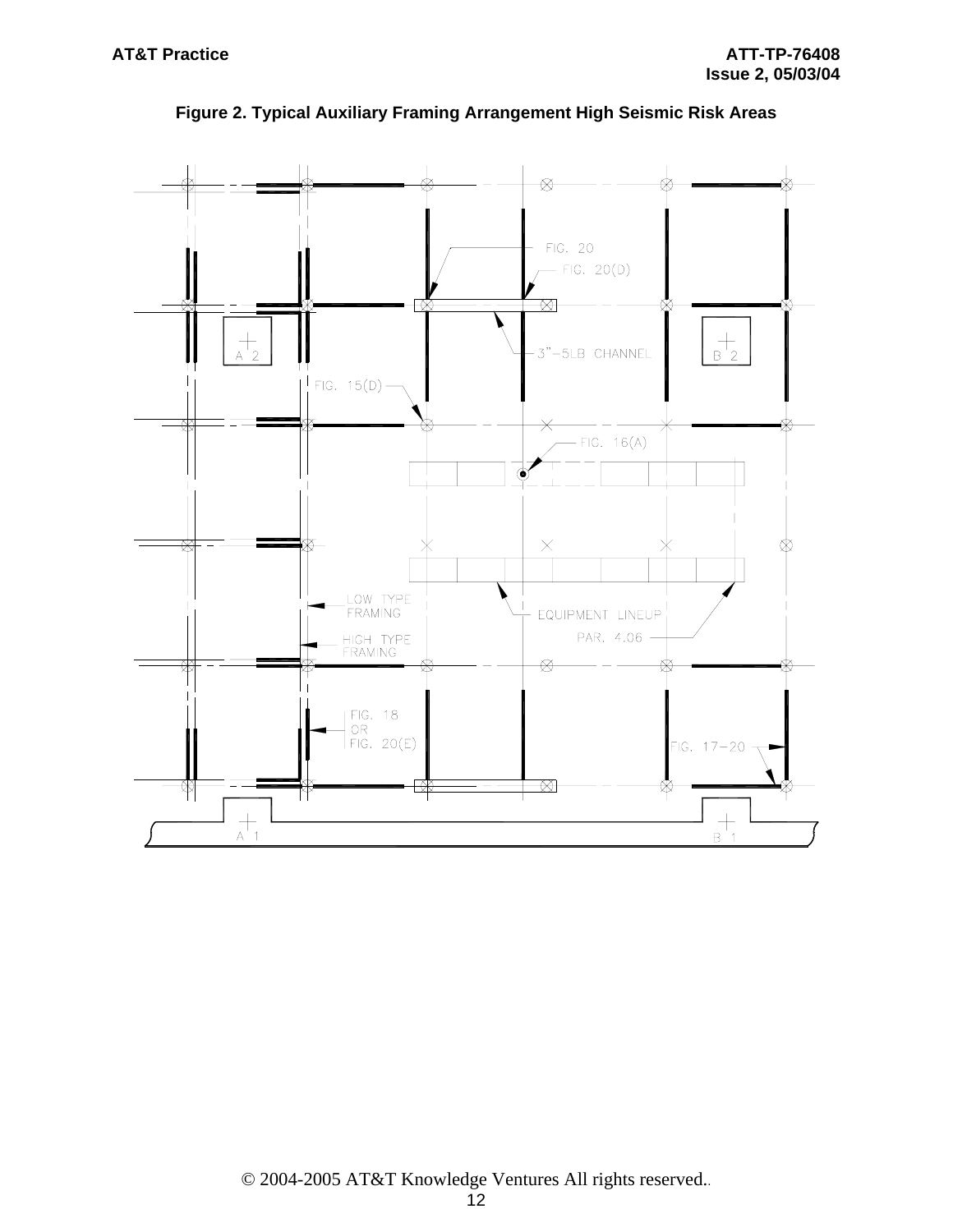

#### **Figure 3. Auxiliary Framing Splices – Same Level**

**Figure 4. Auxiliary Framing Splices – 1-Inch Difference In Framing Levels** 

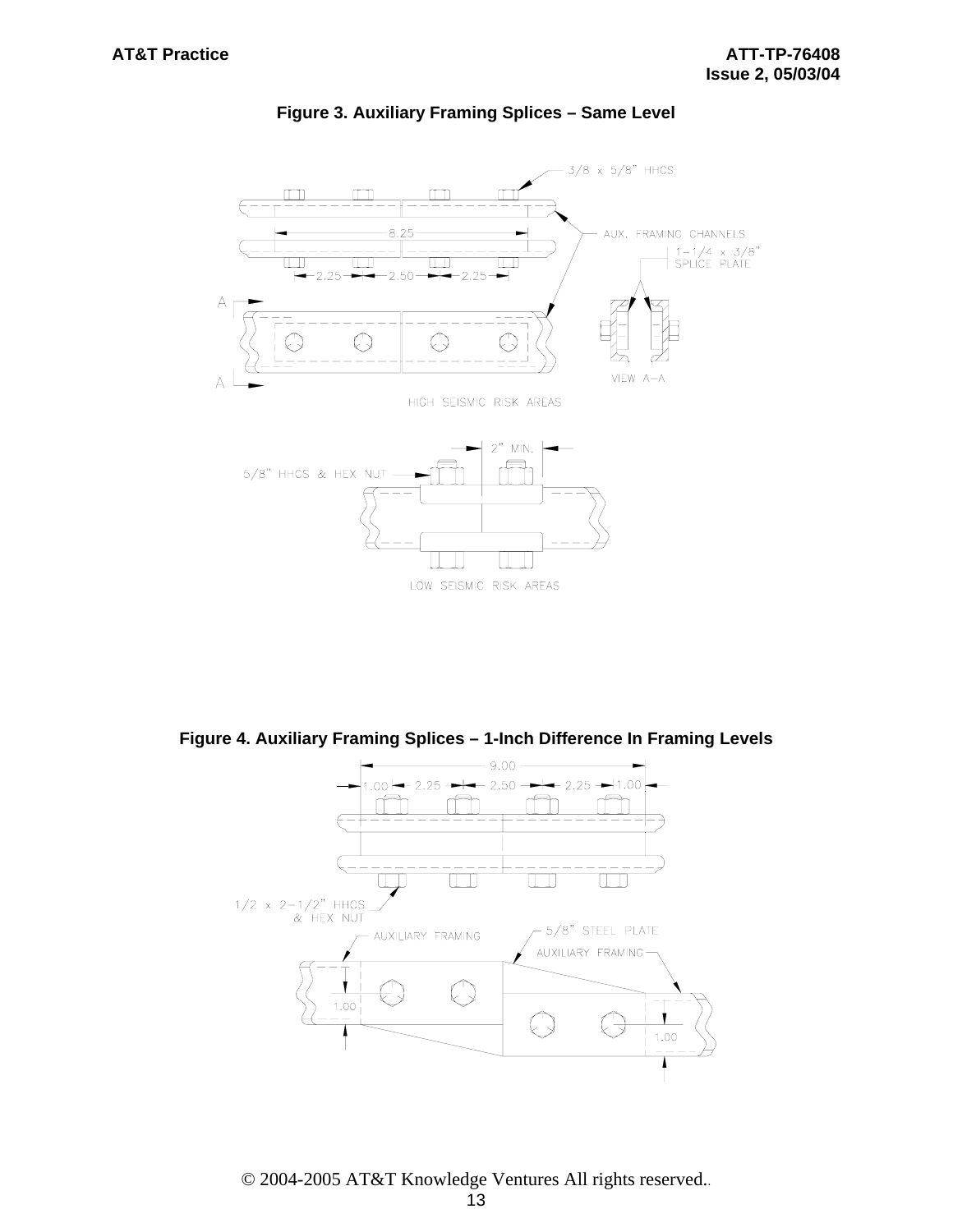

#### **Figure 5. Auxiliary Framing Splices - 1-1/2-Inch Difference In Framing Levels**

**Figure 6. Auxiliary Framing Splices – 2-Inch Difference In Framing Levels** 

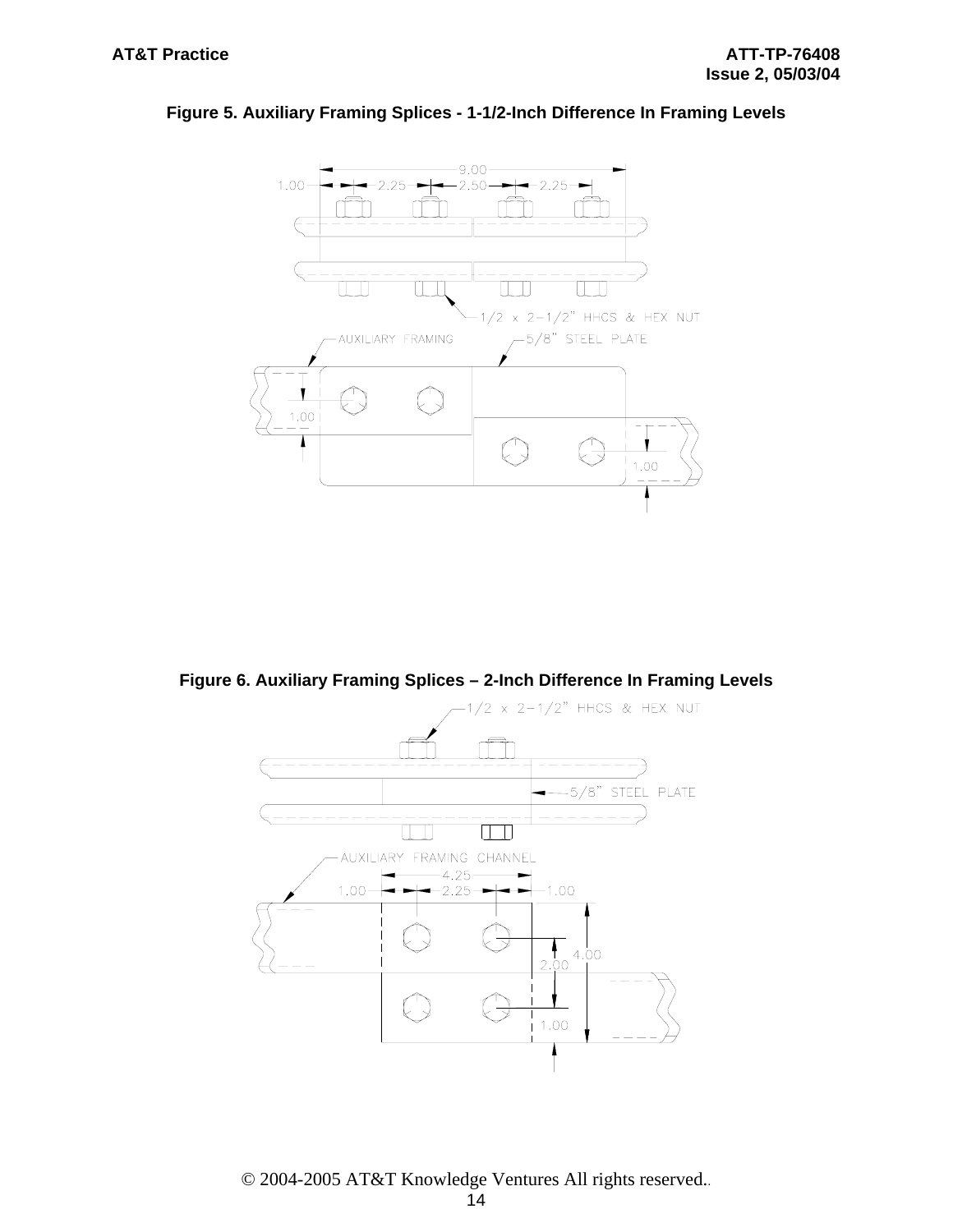

#### **Figure 7. Auxiliary Framing Intersections - Single Level Framing**

**Figure 8. Auxiliary Framing Junction - Single Level Framing** 



© 2004-2005 AT&T Knowledge Ventures All rights reserved..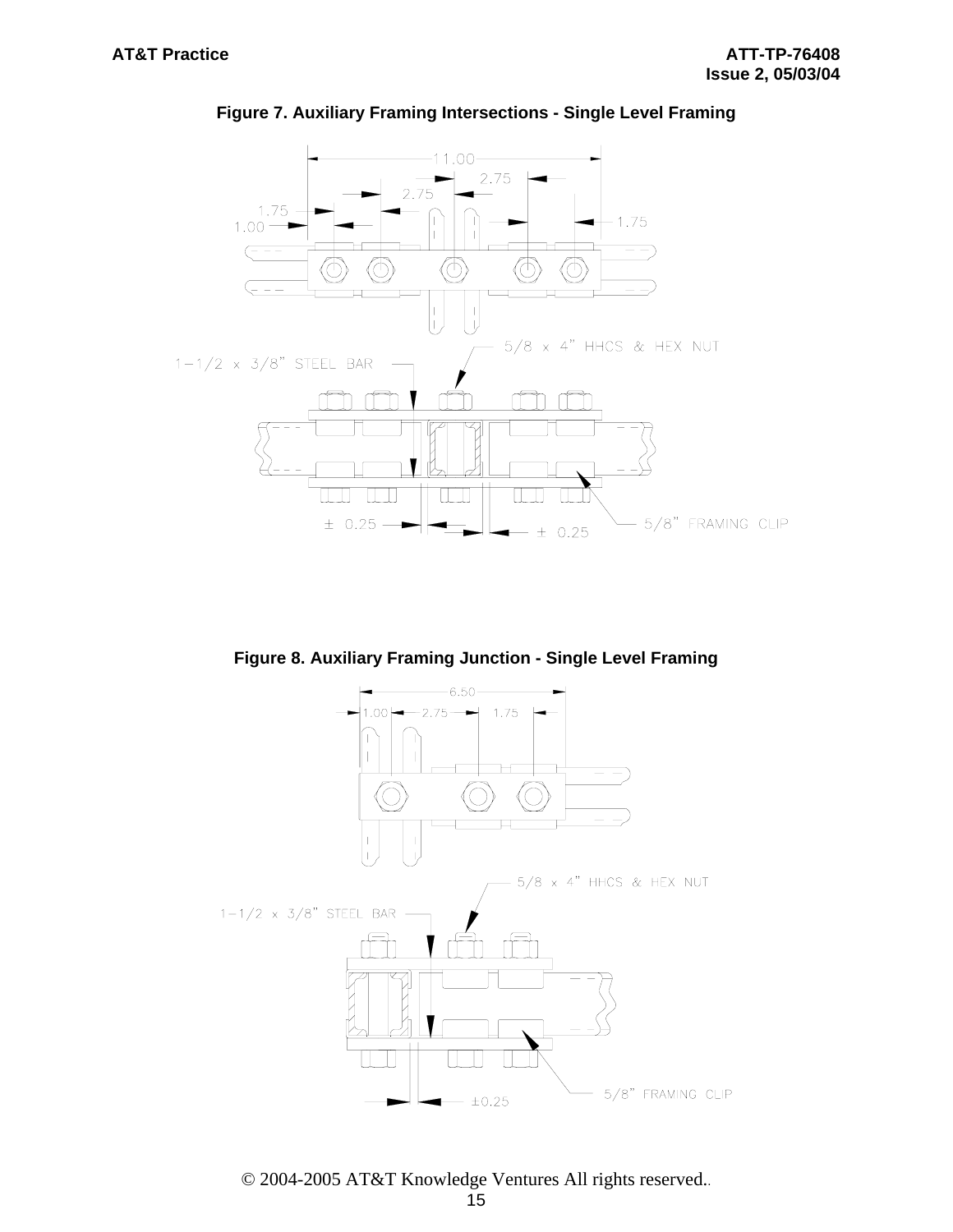

## **Figure 9. Auxiliary Framing Intersection - Double Level Framing**





**Figure 11. Hanger Rod Attachment At Ceiling Insert** 

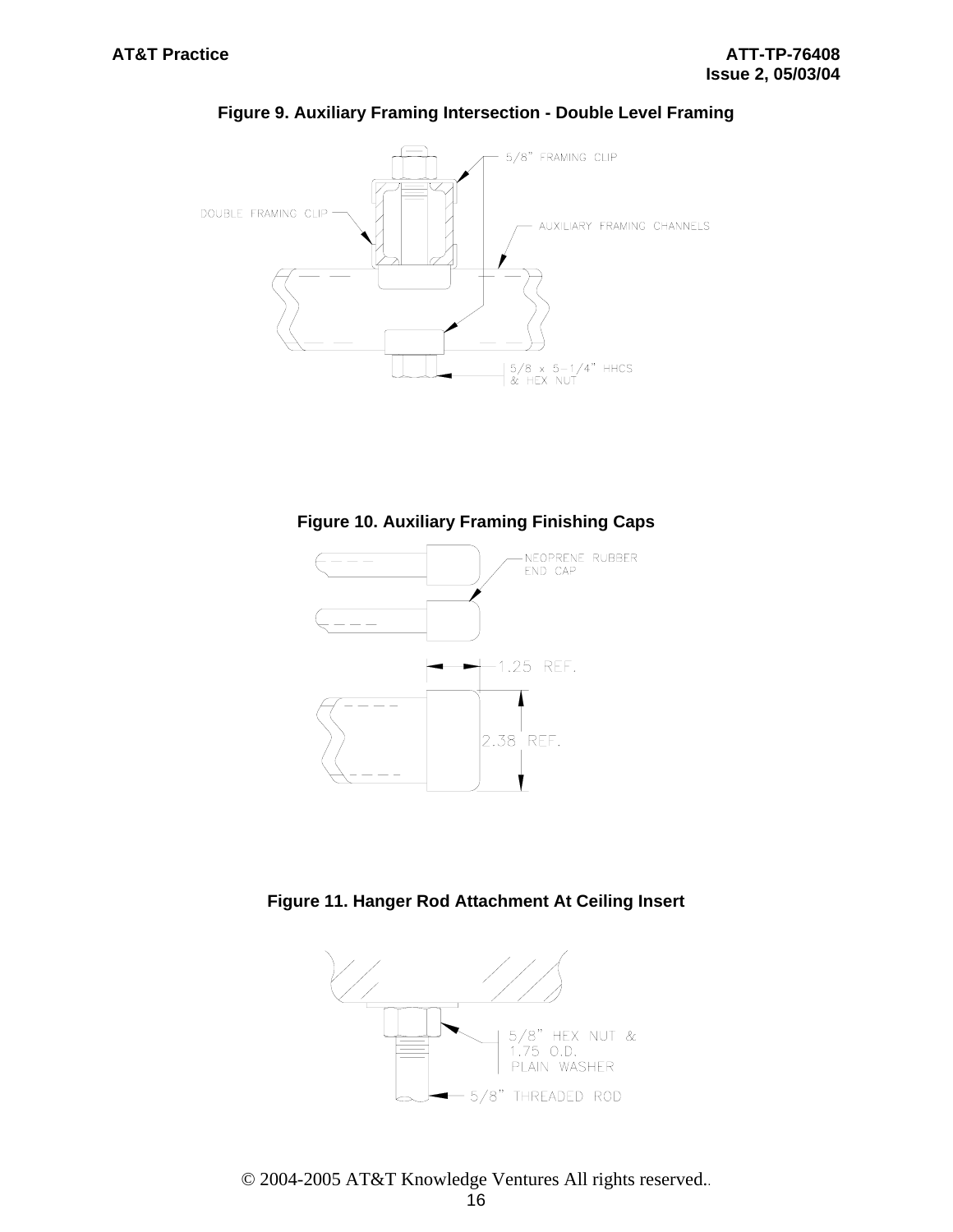



**Figure 13. Hanger Rod Attachment At Ceiling Channel - Embedded Shown** 

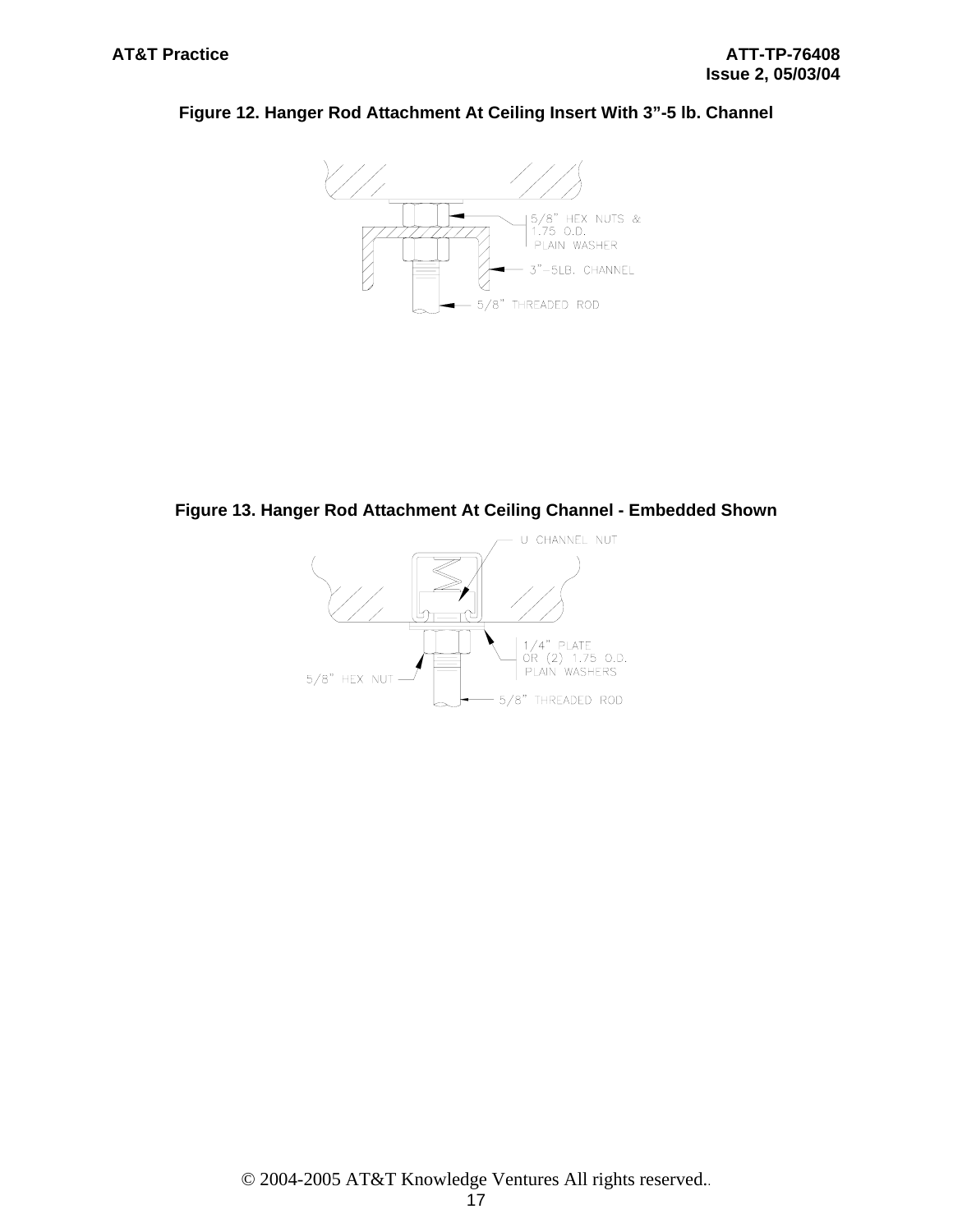# **Figure 14. Hanger Rod Splice**

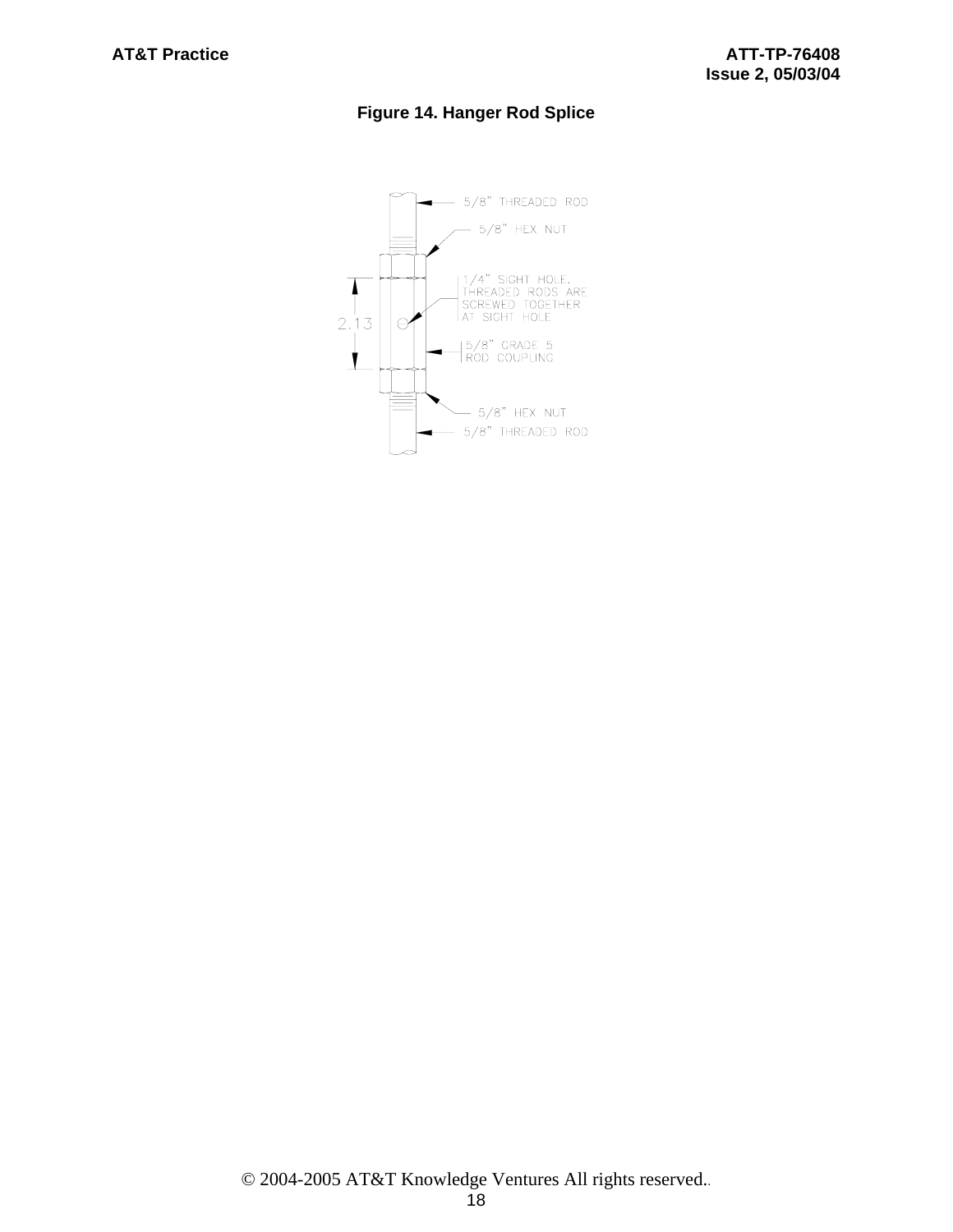

#### **Figure 15. Typical Auxiliary Framing Support Arrangements**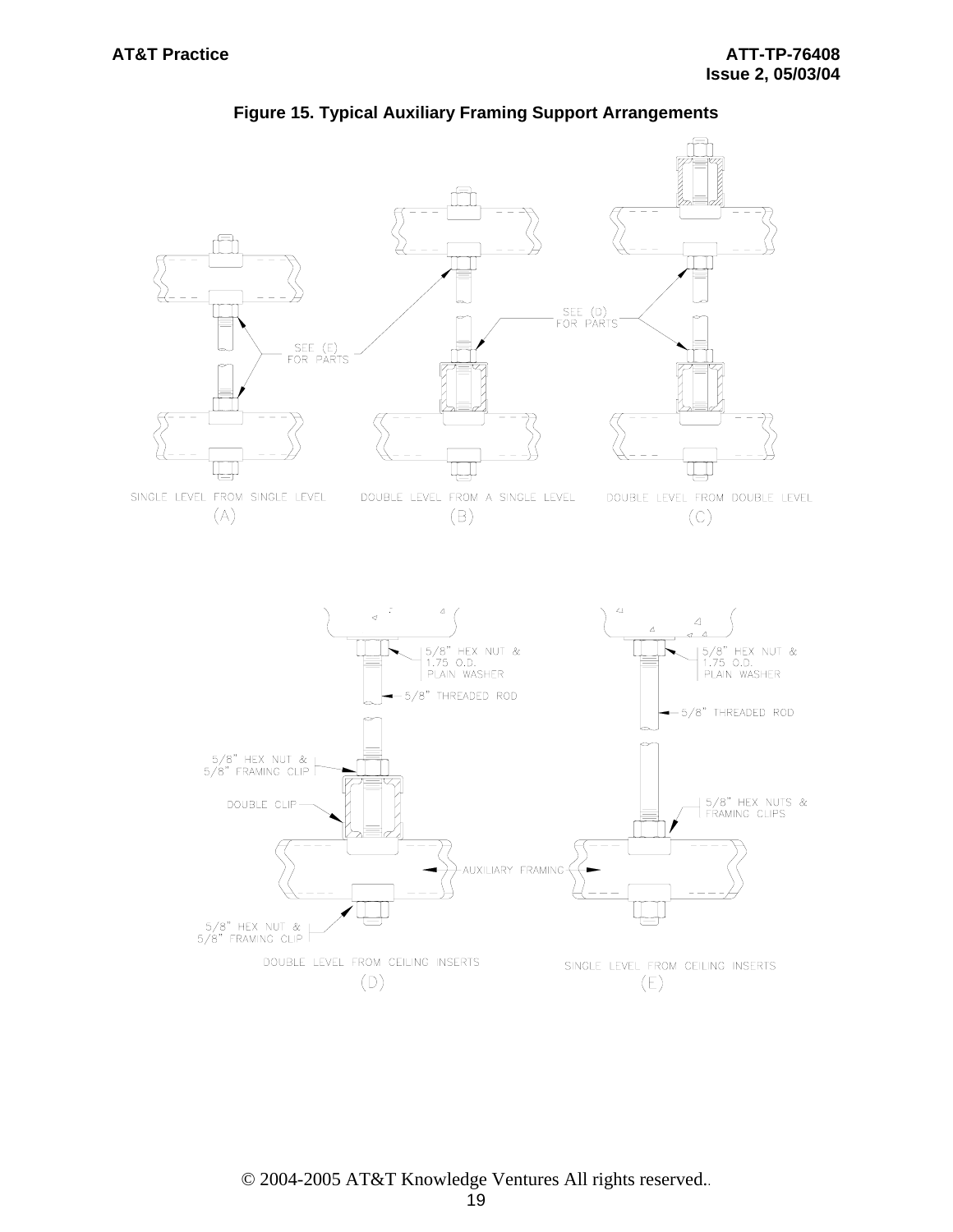

#### **Figure 16. Support Of Auxiliary Framing Via Floor Stanchion**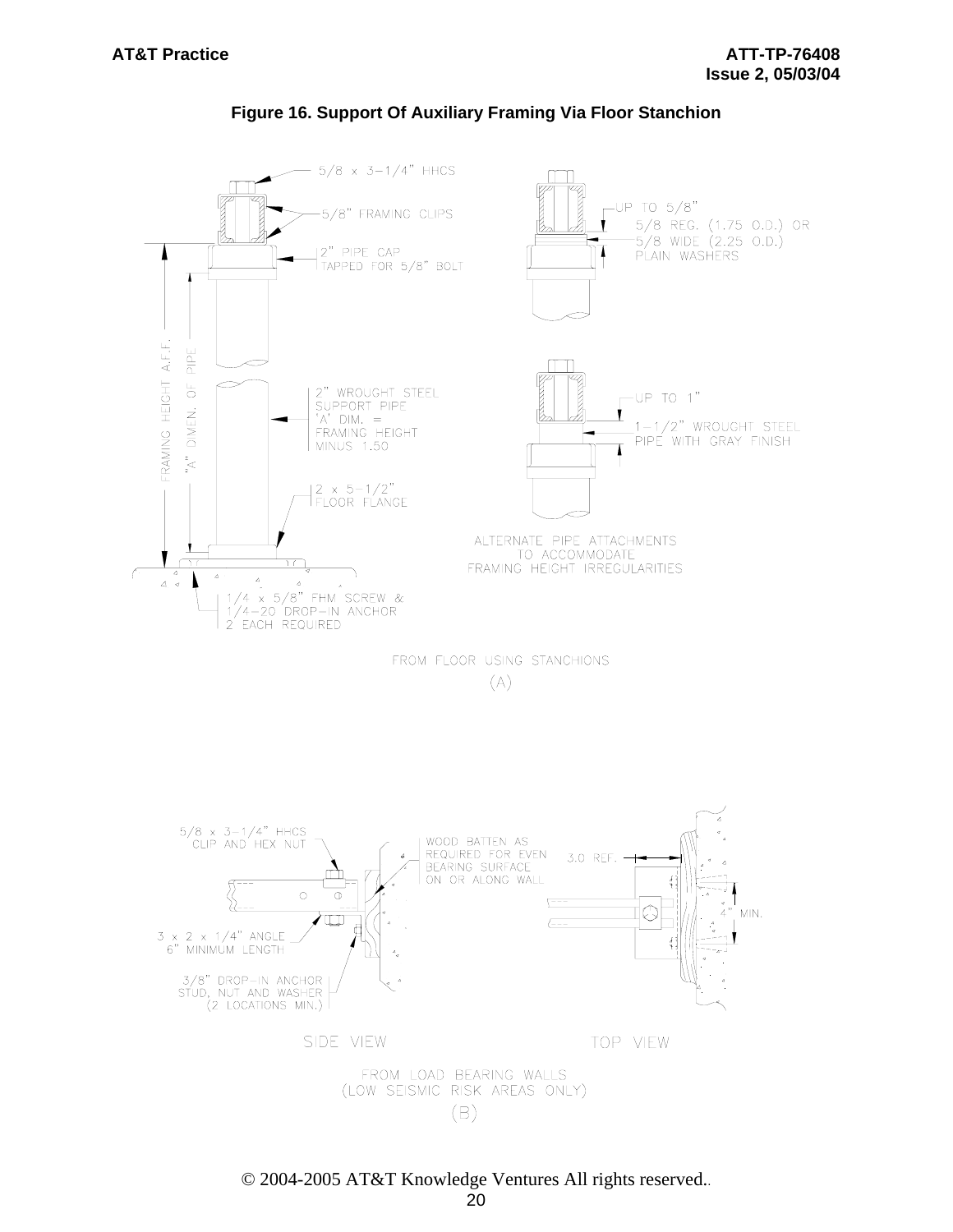Fig. 16 cont'd

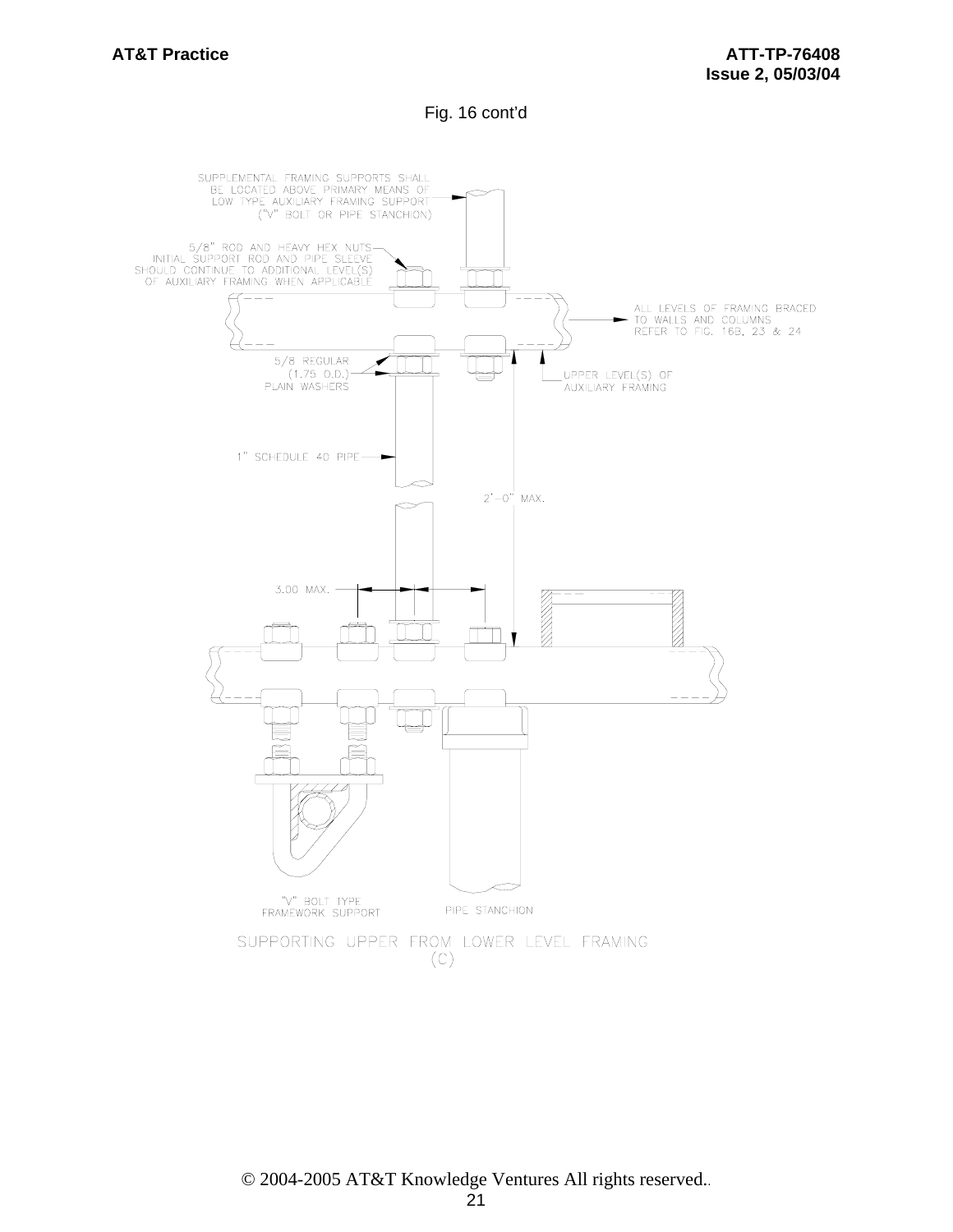

# **Figure 17. Threaded Rod Brace From Support Rod/Ceiling Insert**

© 2004-2005 AT&T Knowledge Ventures All rights reserved..

(о

 $\Box$ 

ADAPTOR FOR ATTACHING 3 OR 4 BRACES AT A SINGLE LOCATION  $(B)$ 

 $(4)$  1/2 x 3/4" HHCS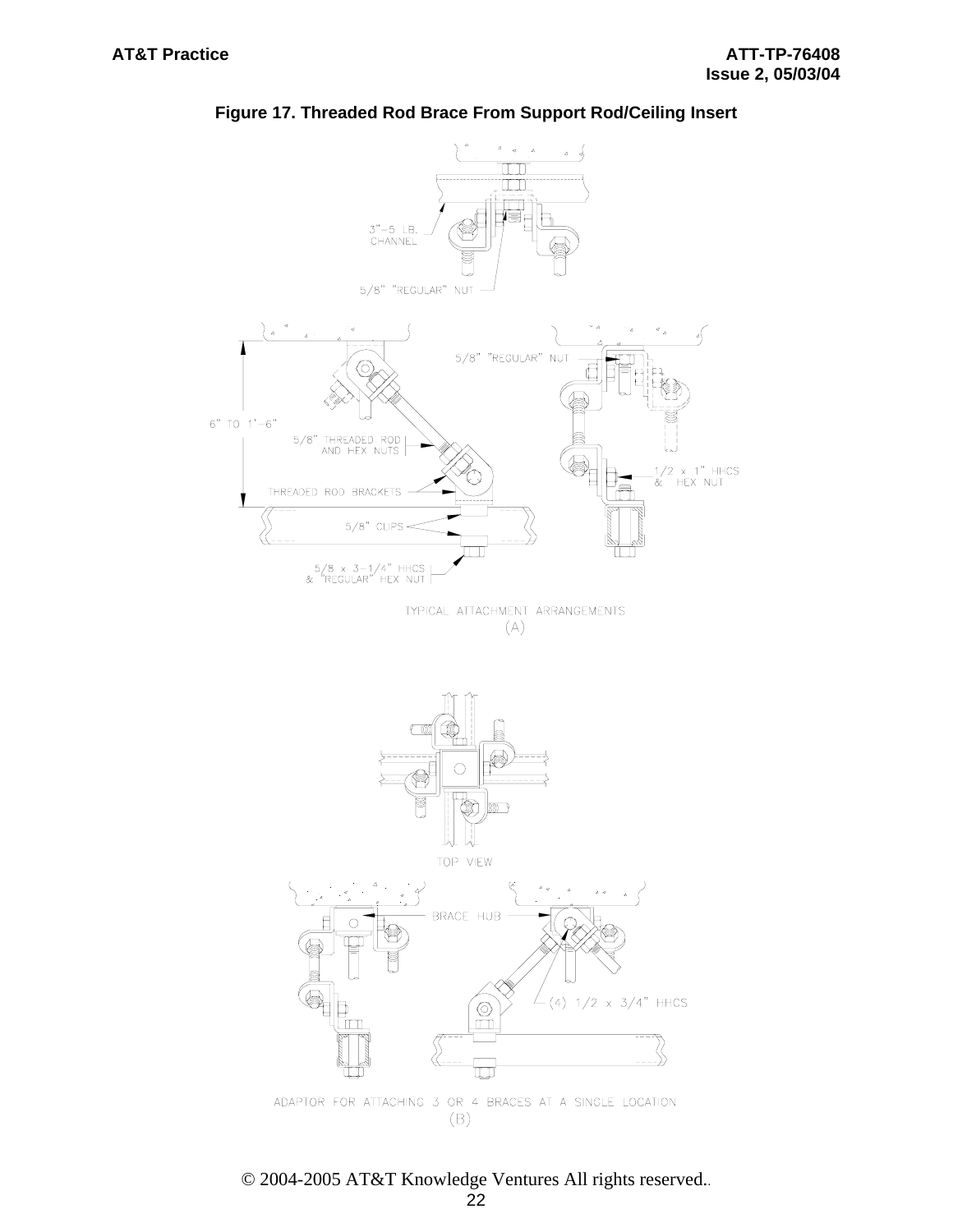

**Figure 18. Threaded Rod Brace From Auxiliary Framing**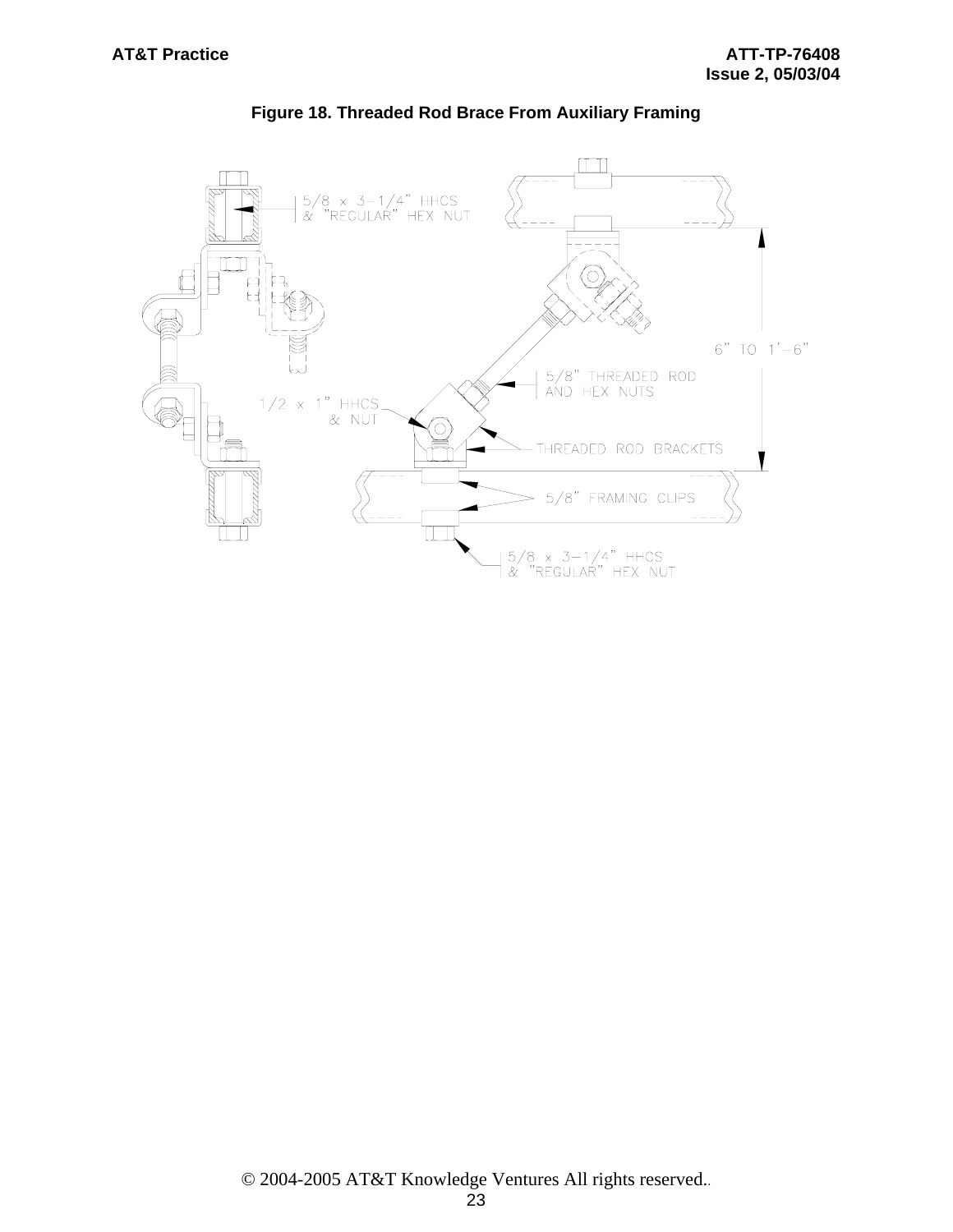

# **Figure 19. Attachment Of Threaded Rod Braces To 3"-5lb. Channel**

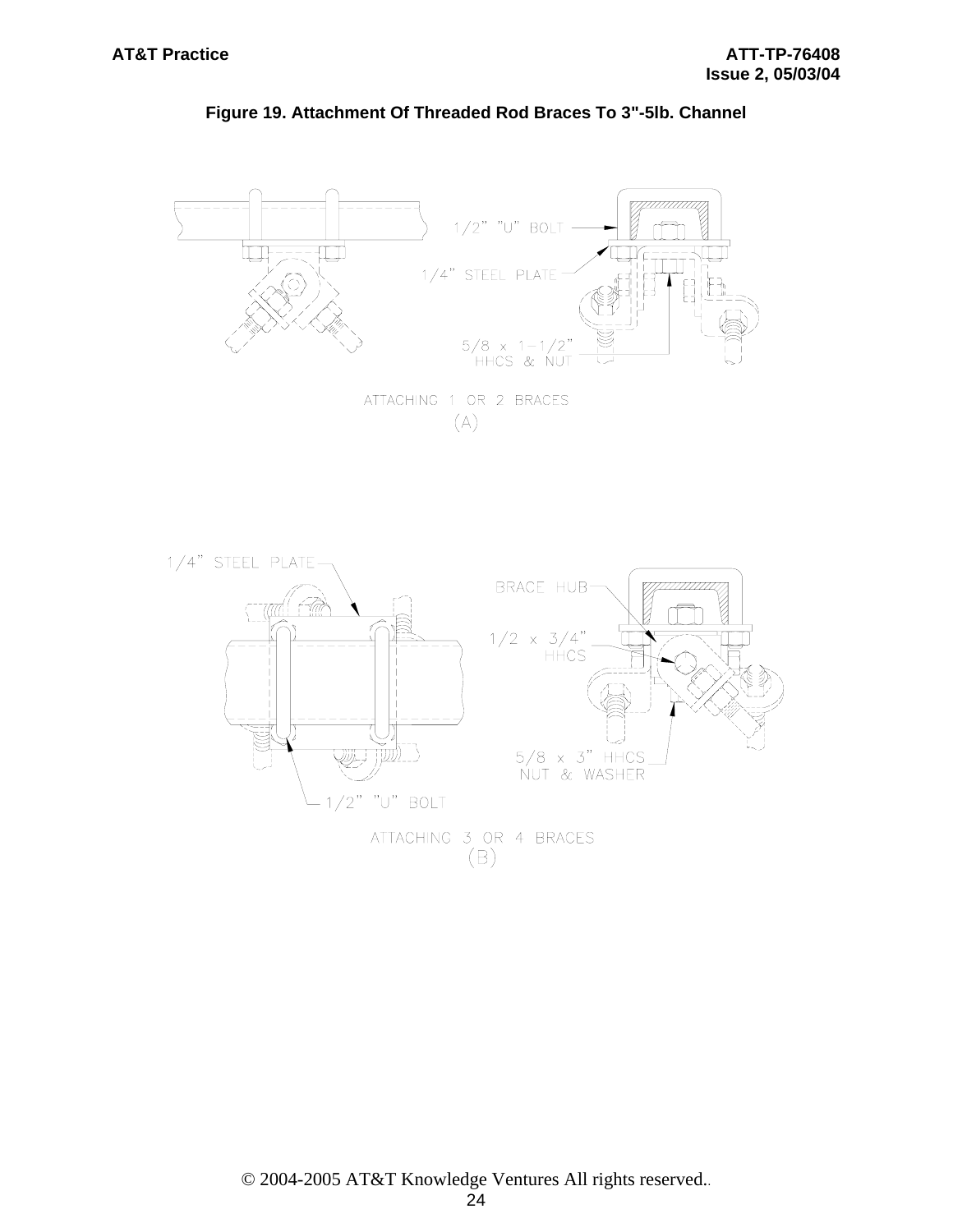

**Figure 20. Angle Brace From Ceiling Insert/Support Rod**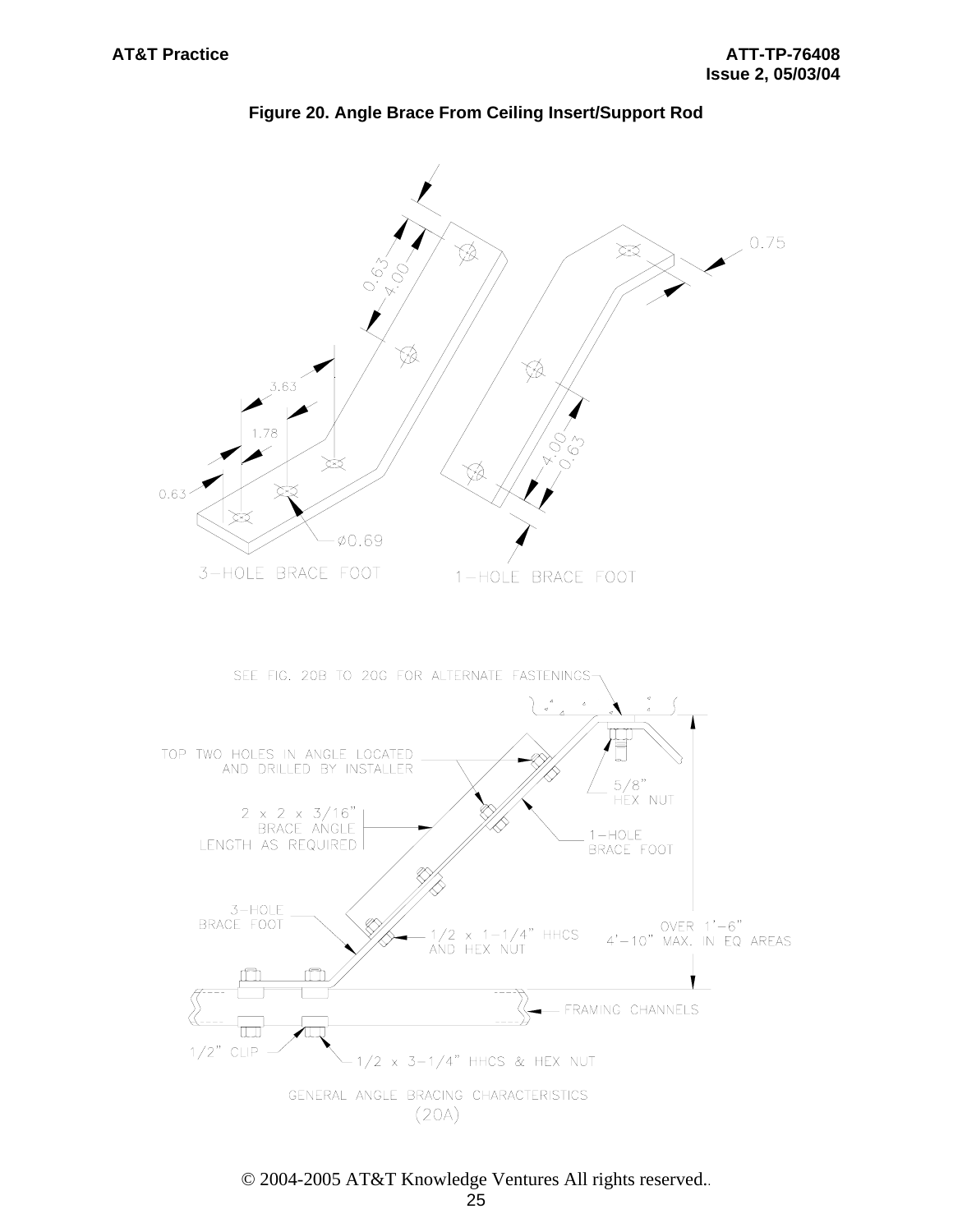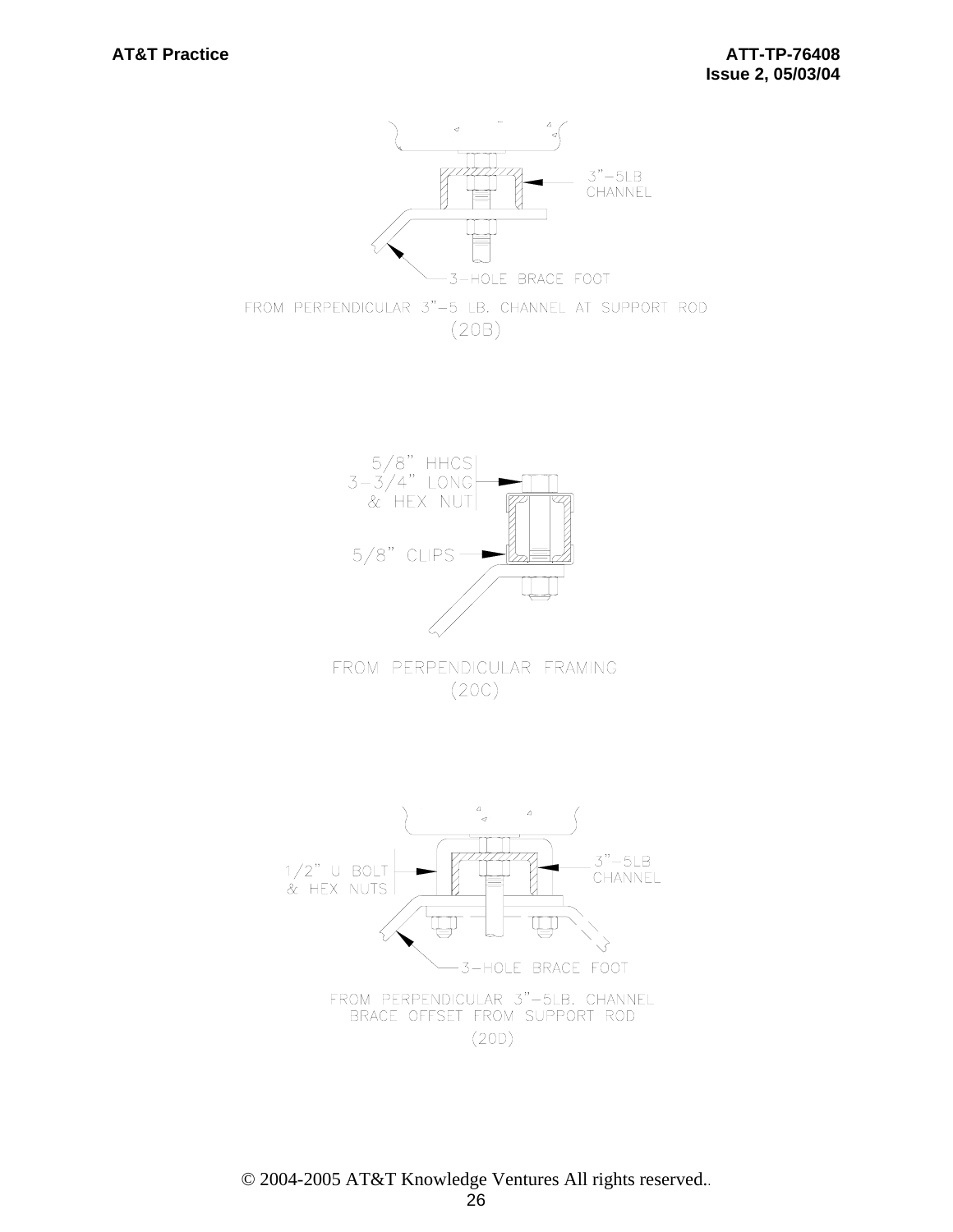

FROM PARALLEL AUXILIARY FRAMING  $(20E)$ 

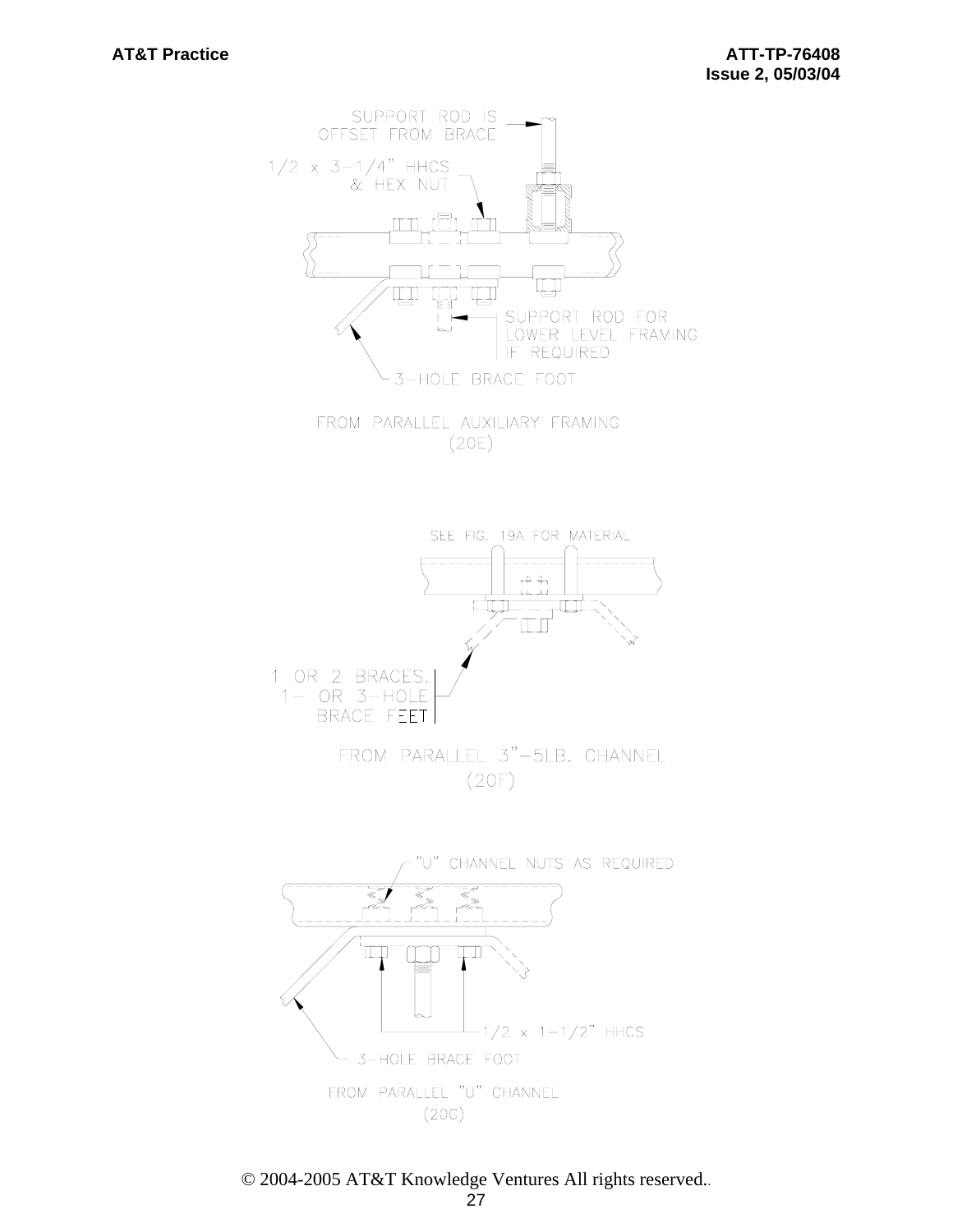# **Figure 21. Angle Brace From Existing Support Rod That Can Not Be Temporarily Removed (otherwise same as Fig. 20A)**



SINGLE BRACE ARRANGEMENT AT CEILING INSERT  $(21A)$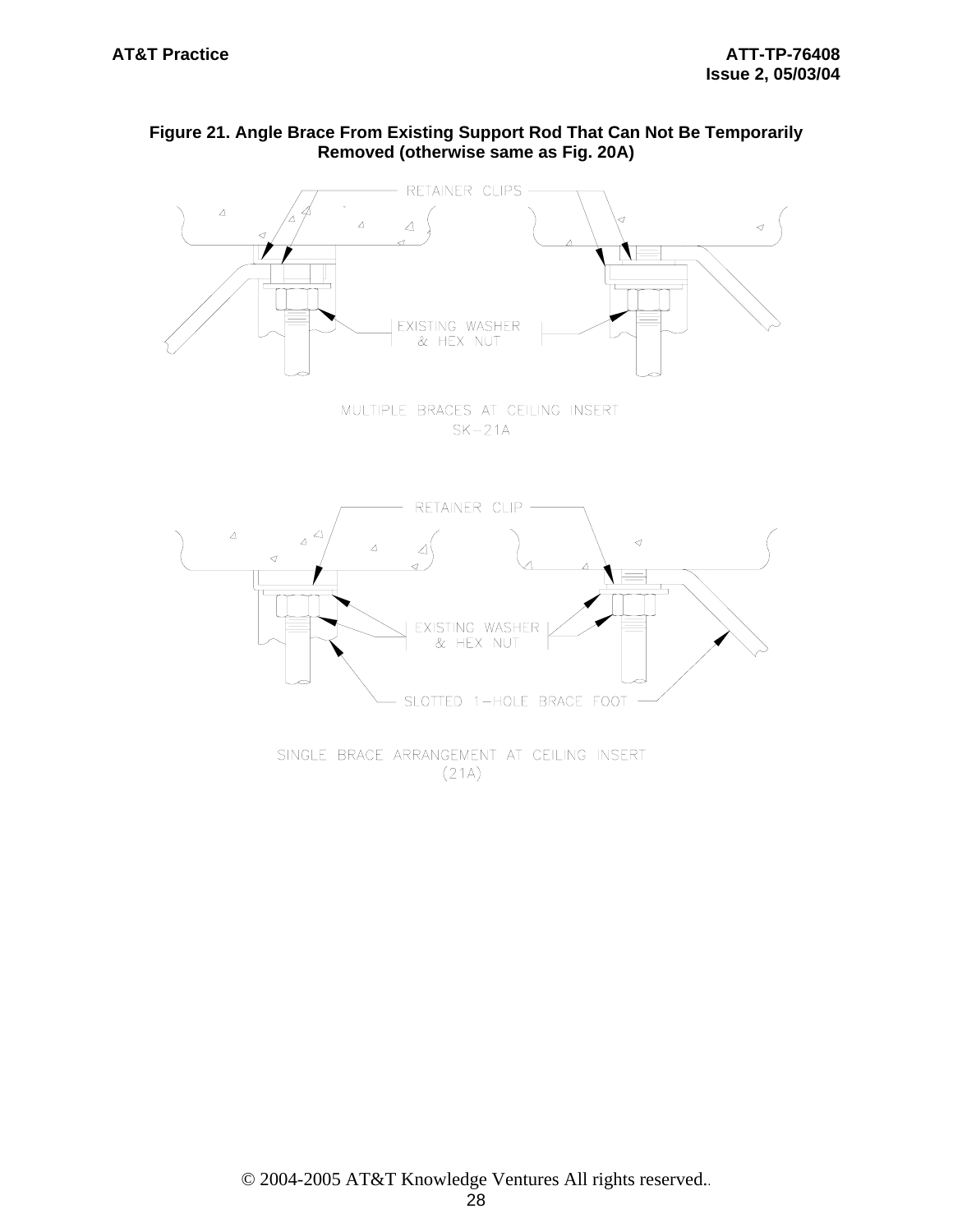

FROM PARALLEL CEILING "U" CHANNEL AT SUPPORT ROD  $(21B)$ 

# **Figure 22. Method Of Installing New 1-Hole Brace Feet At Right Angle To Old Style Braces**

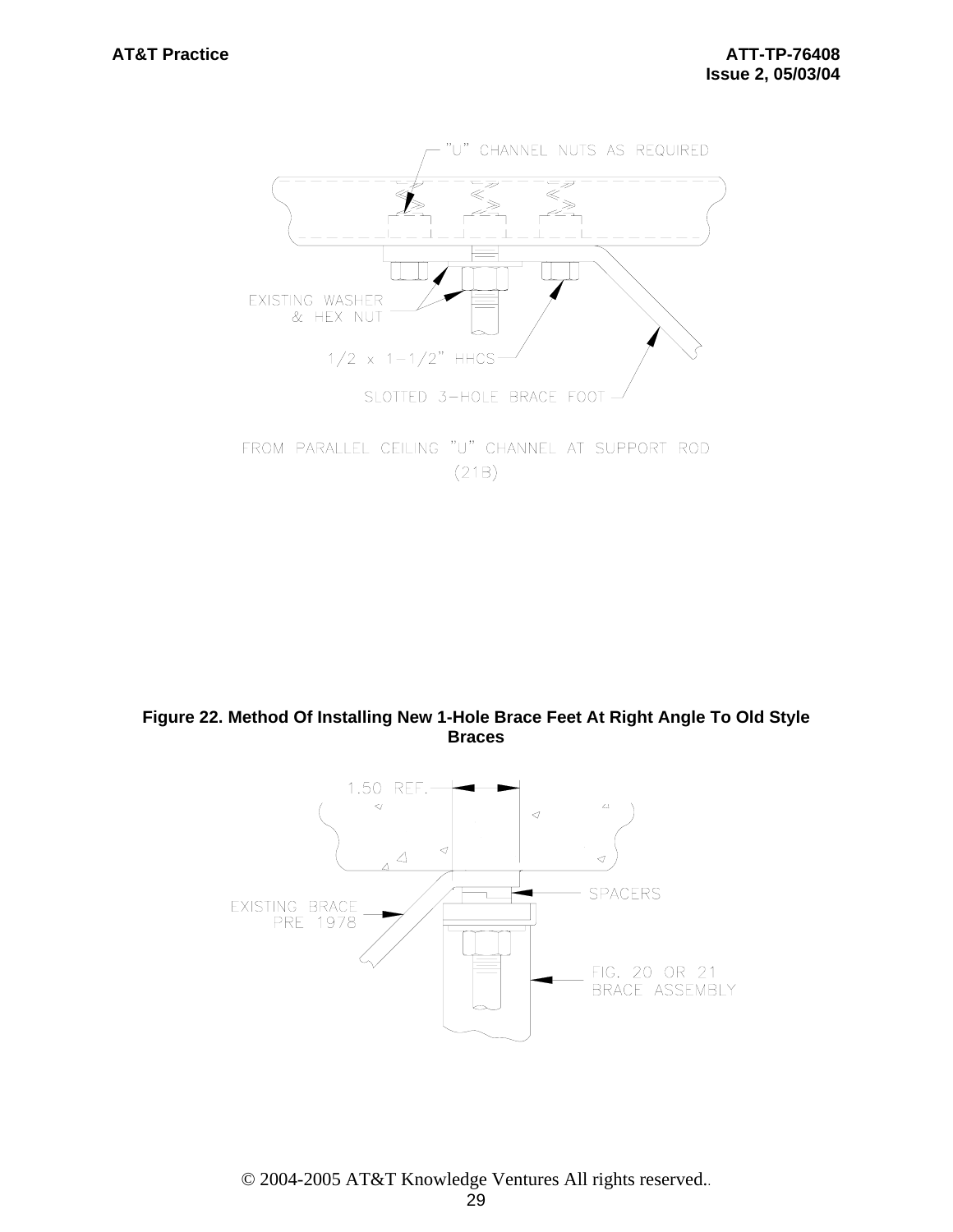### **Figure 23. Auxiliary Framing Brace At Load Bearing Building Surfaces - High seismic risk areas**



 $\overline{a}$ 

 $\circledcirc$ 

 $\theta$ 

 $\bigcirc$ 

SIDE VIEW

AUXILIARY FRAMING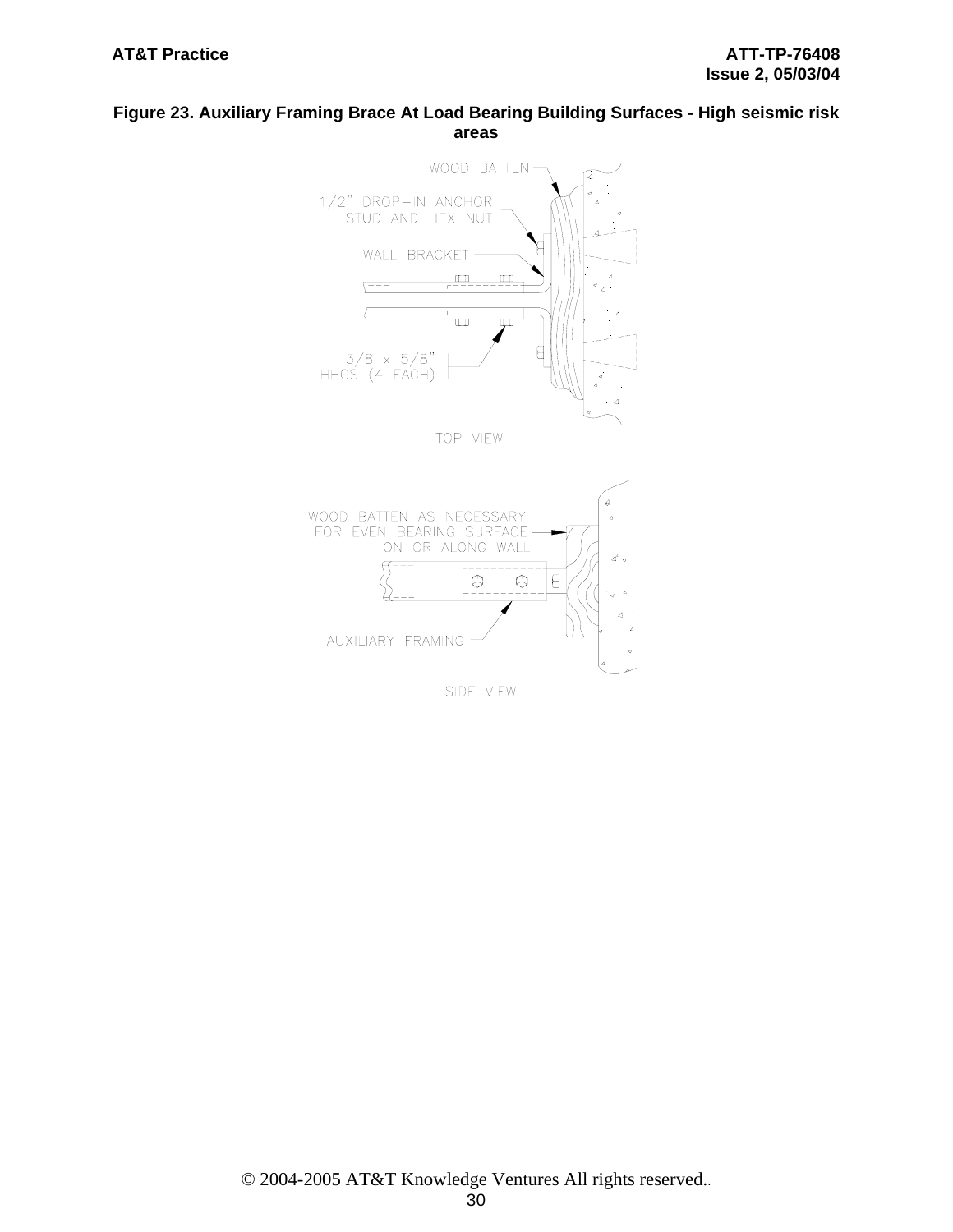

# **Figure 24. Auxiliary Framing Brace At Building Column**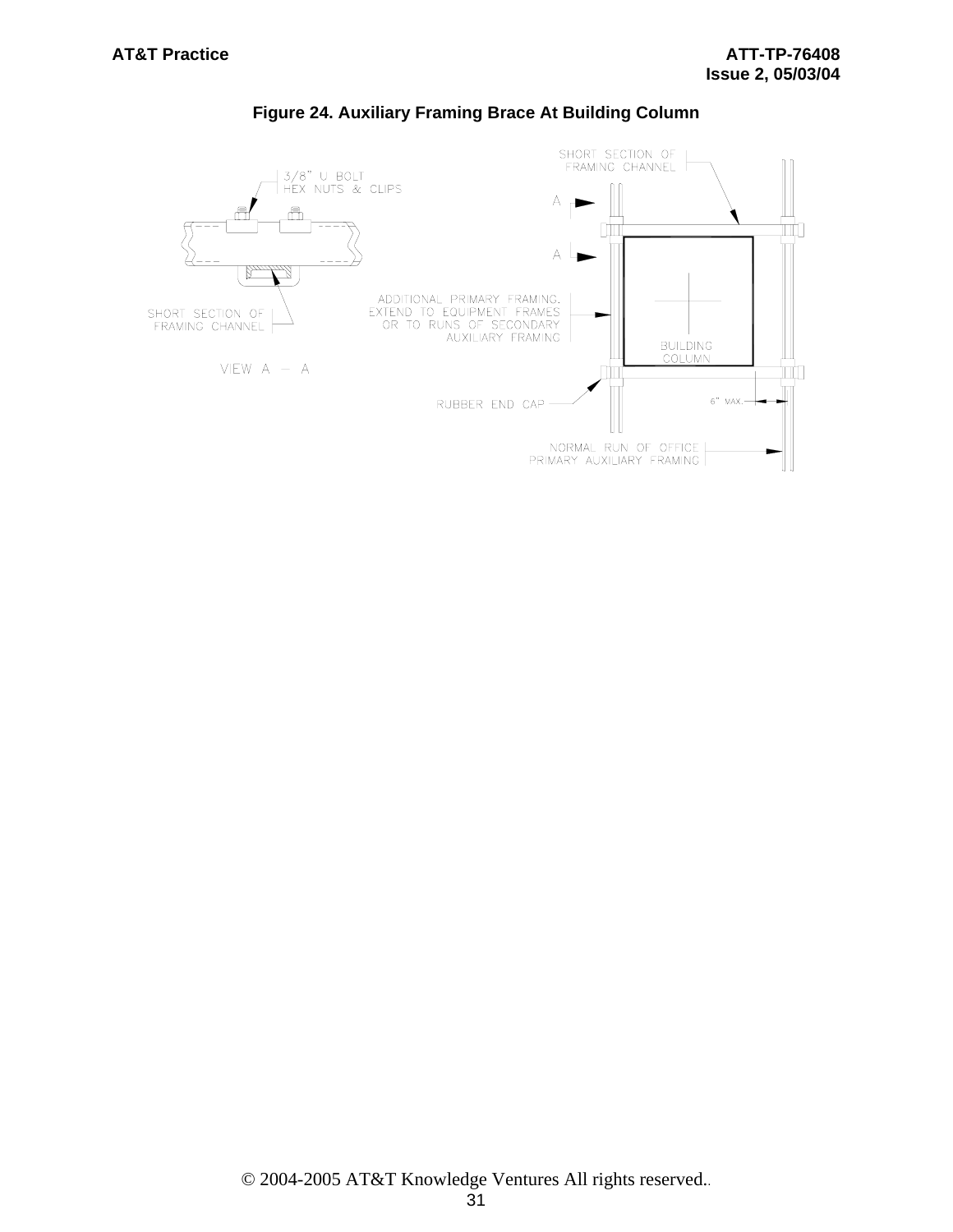#### **Figure 25. Arrangement Of Auxiliary Framing Stiffening Clips and Through-Bolts**



ALTERNATIVE TO FIG. 25 AT SHORT FRAMING EXTENSIONS  $SK-25A$ 

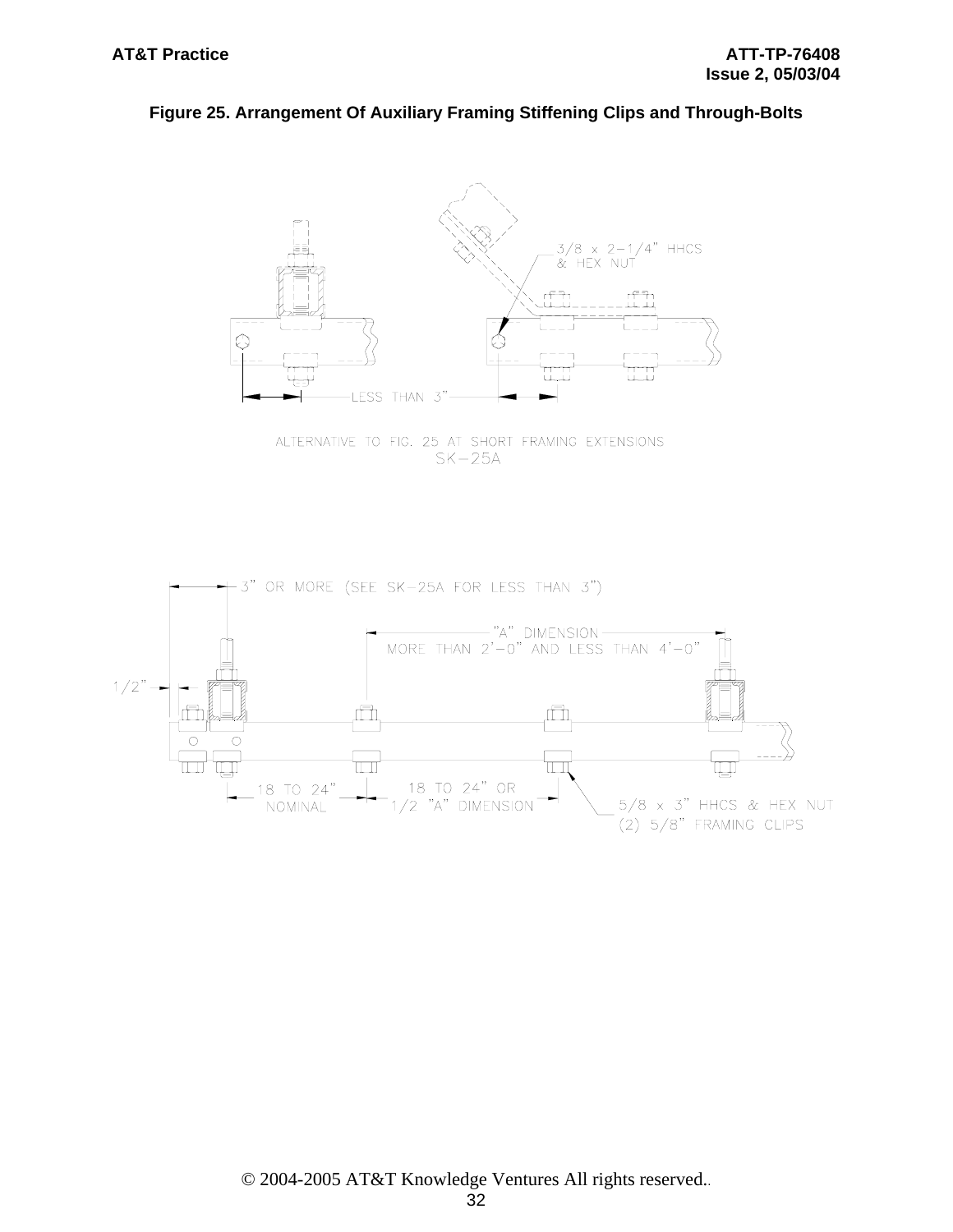# **Figure 26. Typical Warren Truss Type Bracing Arrangement For Floor Supported Equipment Systems That Require Direct Attachment To Office Superstructure Via Framework Braces**

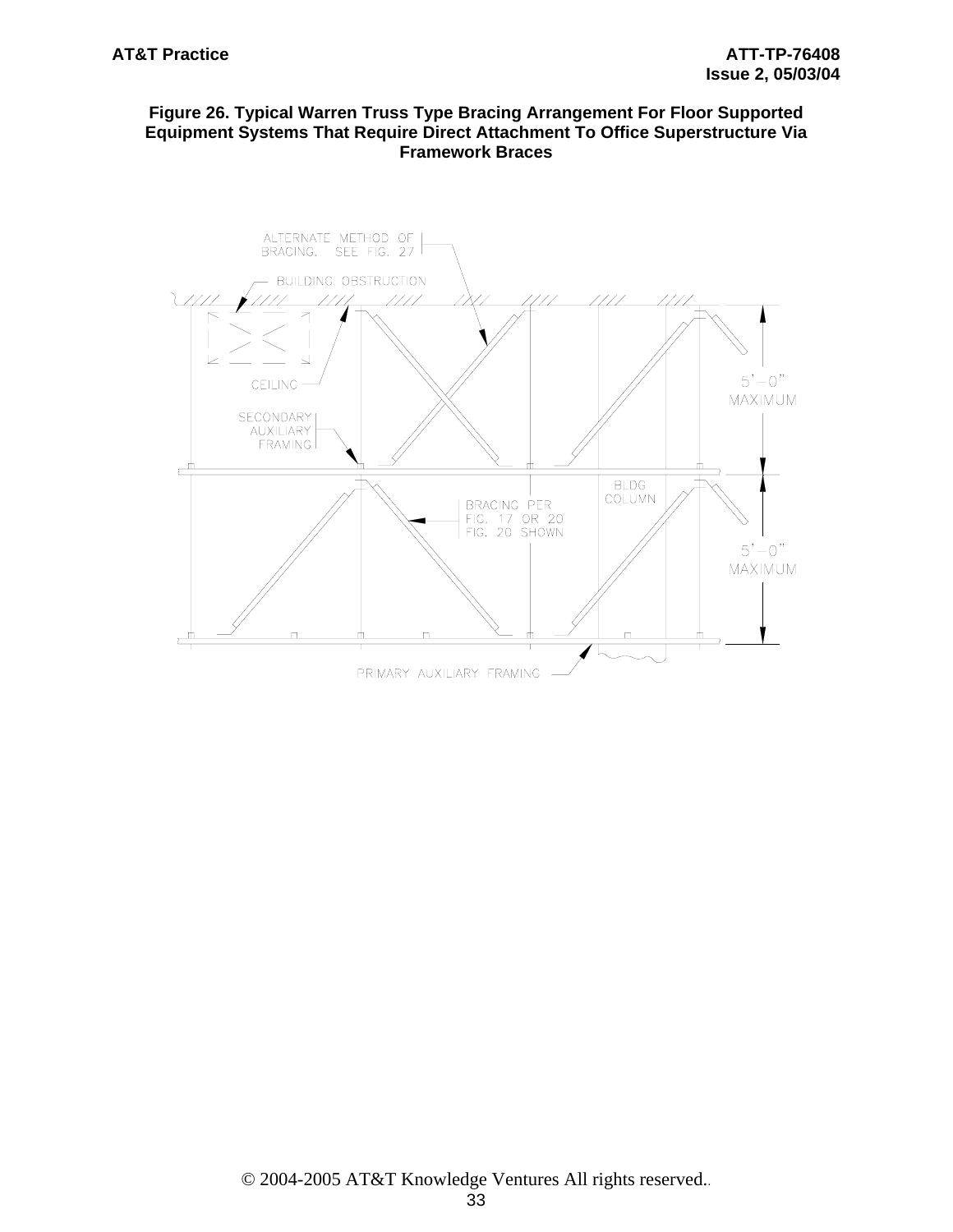



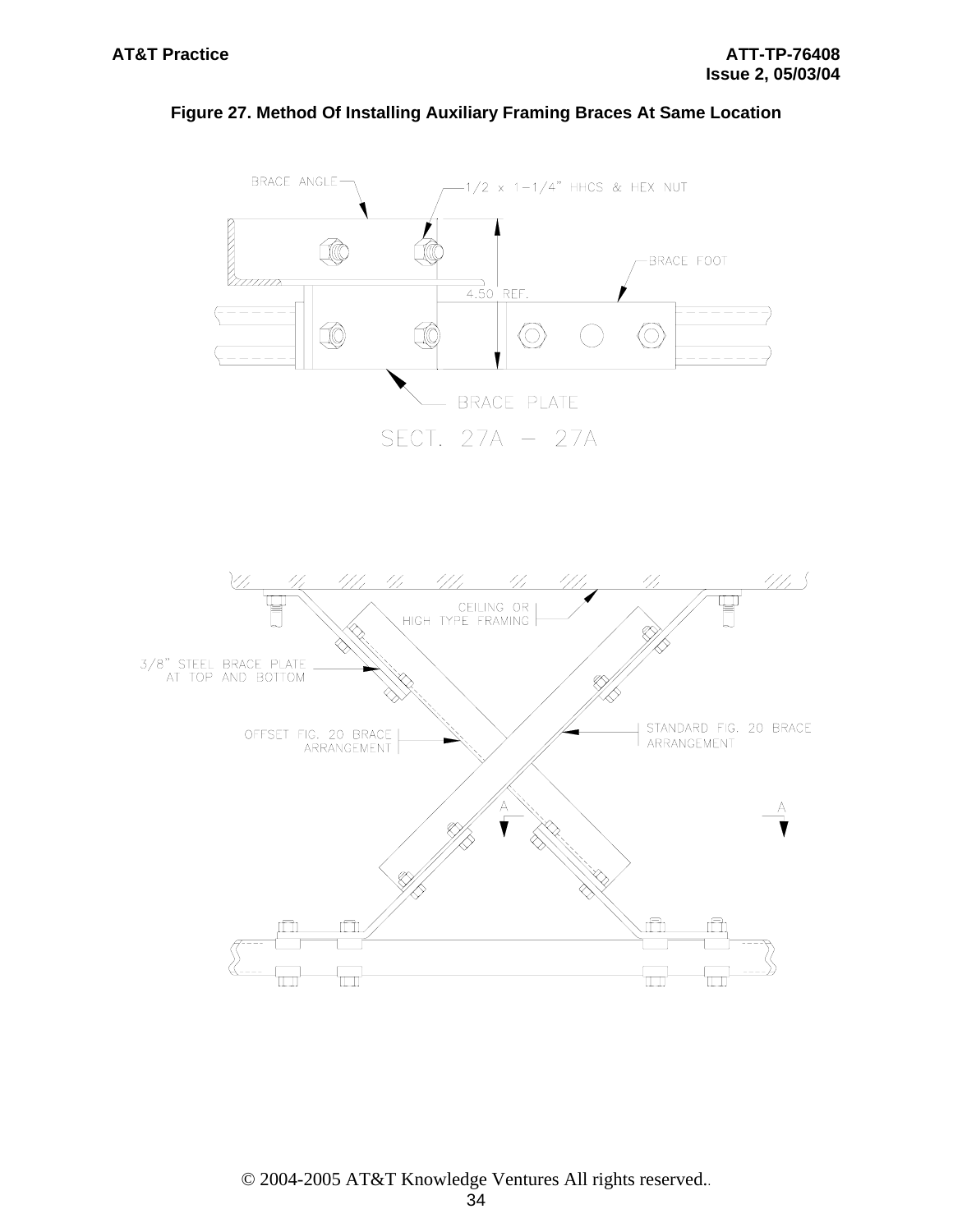



© 2004-2005 AT&T Knowledge Ventures All rights reserved..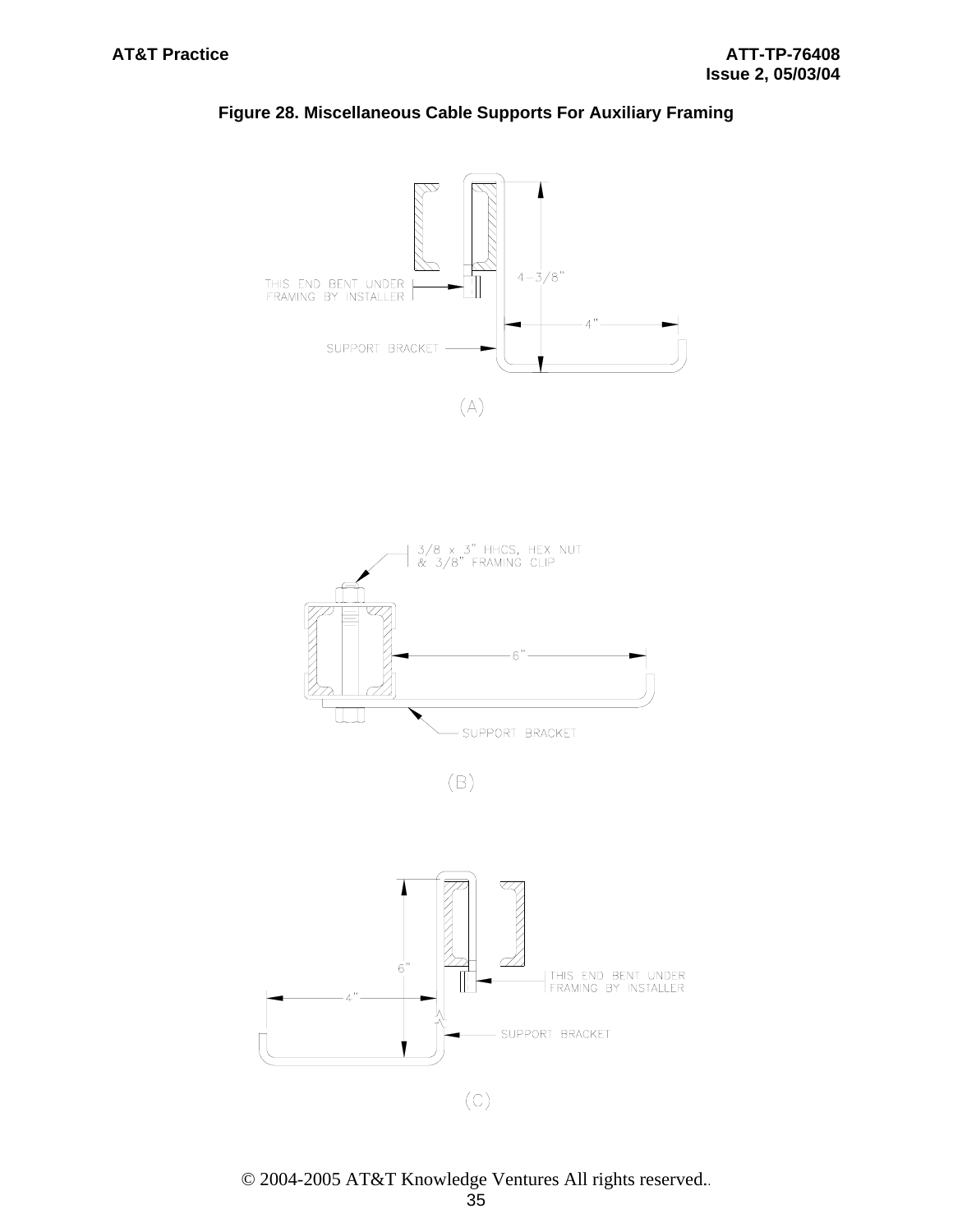

## **Figure 29. Auxiliary Cable Support From Auxiliary Framing**